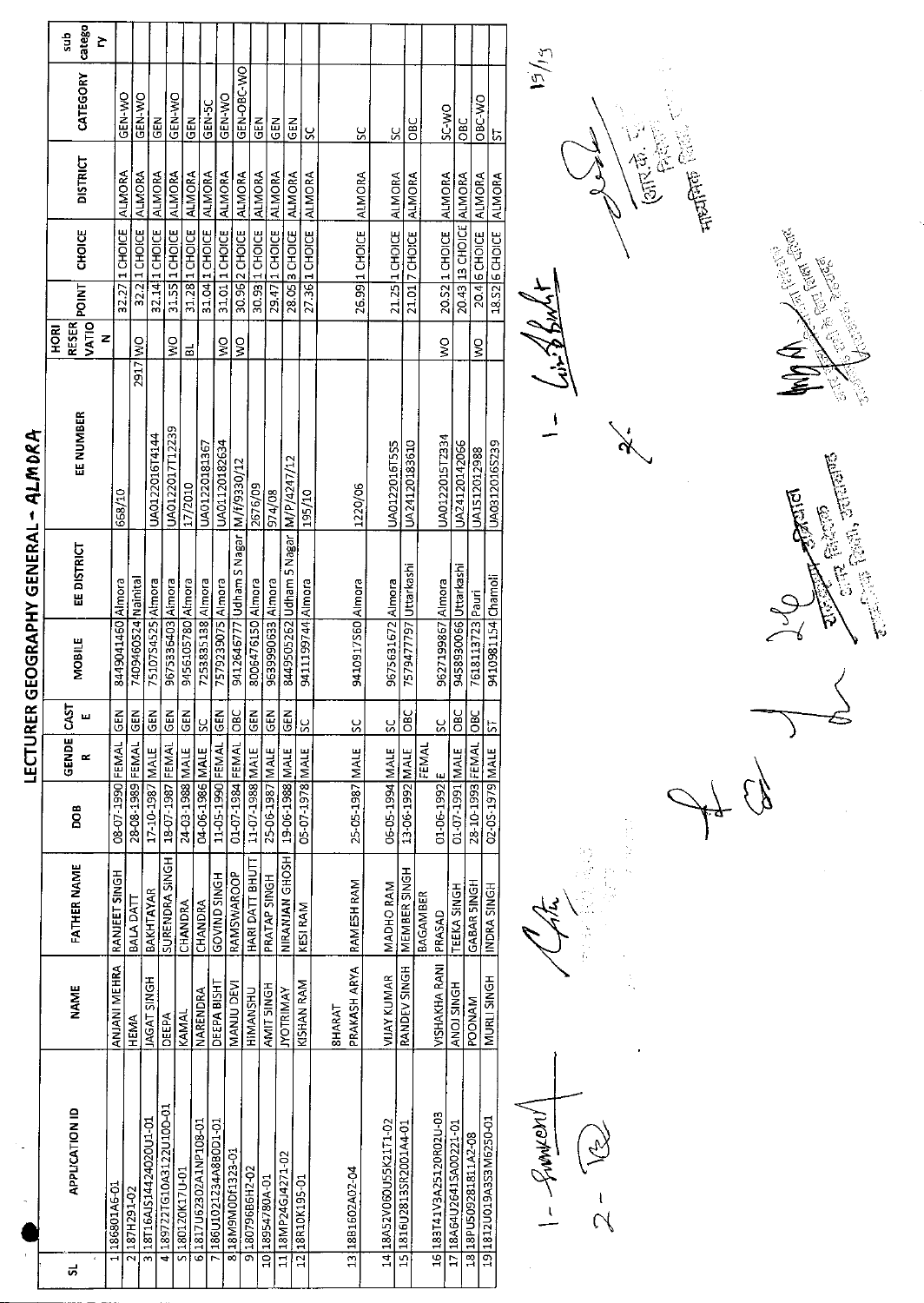|                                                                                  |  |  |                  |                      |             | LECTURER GEOGRAPHY GENERAL - BAGES HWAR |                        |                                |                                    |               |                    |
|----------------------------------------------------------------------------------|--|--|------------------|----------------------|-------------|-----------------------------------------|------------------------|--------------------------------|------------------------------------|---------------|--------------------|
| GENDE<br>80a<br><b>FATHER NAME</b><br><b>NAME</b><br><b>APPLICATION ID</b>       |  |  | CAST             | <b>MOBILE</b>        | EE DISTRICT | EE NUMBER                               | <b>RESER</b><br>ξ<br>z | <b>CHOICE</b><br>IVATIO POINTI | <b>DISTRICT</b>                    | CATEGORY      | catego<br>sub<br>È |
| 10-12-1989 FEMAL<br>PRATAP SINGH<br>KIRAN ASWAL<br>L11862UA36210A011KT-05        |  |  | GEN <sup>T</sup> | 9675925349 Bageshwar |             | UA0212016T361                           | ş                      |                                | 31.83 I CHOICE BAGESHWAR GEN-WO    |               |                    |
| 15-06-1985 MALE<br>HARI DATT JOSHI<br>HARISH<br>2118849H0J27-01                  |  |  | 一乙巴              | 7248884075 Bageshwar |             | 2874/09                                 |                        |                                | 31.37 I CHOICE BAGESHWAR GEN       |               |                    |
| 30-06-1988 FEMAL<br>KHAGENDRA<br>KAMALA JOSHI<br>3 18 132 143-01                 |  |  | IN<br>25         | 7248884066 Bageshwar |             | 1433/12                                 | $\frac{8}{5}$          |                                | 30.18 1 CHOICE BAGESHWAR GEN-WO    |               |                    |
| 27 06 1987 MALE<br>MOHAN SINGH<br>GOPAL SINGH<br>4 1841120 G15R2-01              |  |  | $\frac{2}{5}$    | 9536342401 Bageshwar |             | 1521/2014                               |                        |                                | 29.8911 CHOICE   BAGESHWAR         | $\frac{5}{5}$ |                    |
| 08-04-1983 MALE<br>BALWANT SINGH<br>TRILOK SINGH<br>5 1805 TOT289-01             |  |  | $\frac{2}{5}$    | 9634710210 Bageshwar |             | 2590/08                                 |                        |                                | 28.9211 CHOICE BAGESHWAR GEN       |               |                    |
| 07-07-1985 FEMAL ISC<br>RAJESH BALMIKI<br><b>SANTOSH</b><br>6 18110580AU02102-06 |  |  |                  | 7830359080 Bageshwar |             | UA0212018100                            |                        |                                | 28.0S 1 CHOICE BAGESHWAR GEN-SC-WO |               |                    |
| 12-08-1991 FEMAL<br>RAJENDRA SINGH<br>MANTA<br>7 281102M2w61-03                  |  |  | မ္မွ             | 7088734343 Chamoli   |             | w1621/012                               |                        |                                | 20.714 CHOICE BAGESHWAR OBC-WO     |               |                    |
| <b>BIRENDRA</b>                                                                  |  |  |                  |                      |             |                                         |                        |                                |                                    |               |                    |
| 15-03-1990 MALE<br>GANGA AM<br>CHANDRA<br>8 18 UC417110A13520B9-02               |  |  | g                | 9917723376 Chamoli   |             | UA031201511947                          |                        |                                | 20.34 3 CHOICE BAGESHWAR ISC       |               |                    |
| <b>FENIAL</b><br>NEELAM                                                          |  |  |                  |                      |             |                                         |                        |                                |                                    |               |                    |
| HARISH CHANDRA   07-03-1991 E<br>CHANDRA<br>9 18A92006CN051U211-03               |  |  |                  | 8859509332 Bageshwar |             | UA02120161590                           | $\frac{1}{2}$          |                                | 20.28 1 CHOICE BAGESHWAR SC-WO     |               |                    |

 $\frac{1}{2}-\frac{1}{12}$ 

Ŗ.

 $\frac{4y^2y}{y^2y^2}$  = 1  $\frac{1}{2}$ لیکو<br>پیدائش  $\frac{1}{\sqrt{2}}$ 

 $\frac{\partial}{\partial \rho}$ 

 $\chi$ 

**GIRTH** COLLEGE કે<br>ડિ **1996 Called Hammer Report Company A**<br>E **Augustine**<br>Registration Š 

E<br>Fo

 $\Delta$ Q)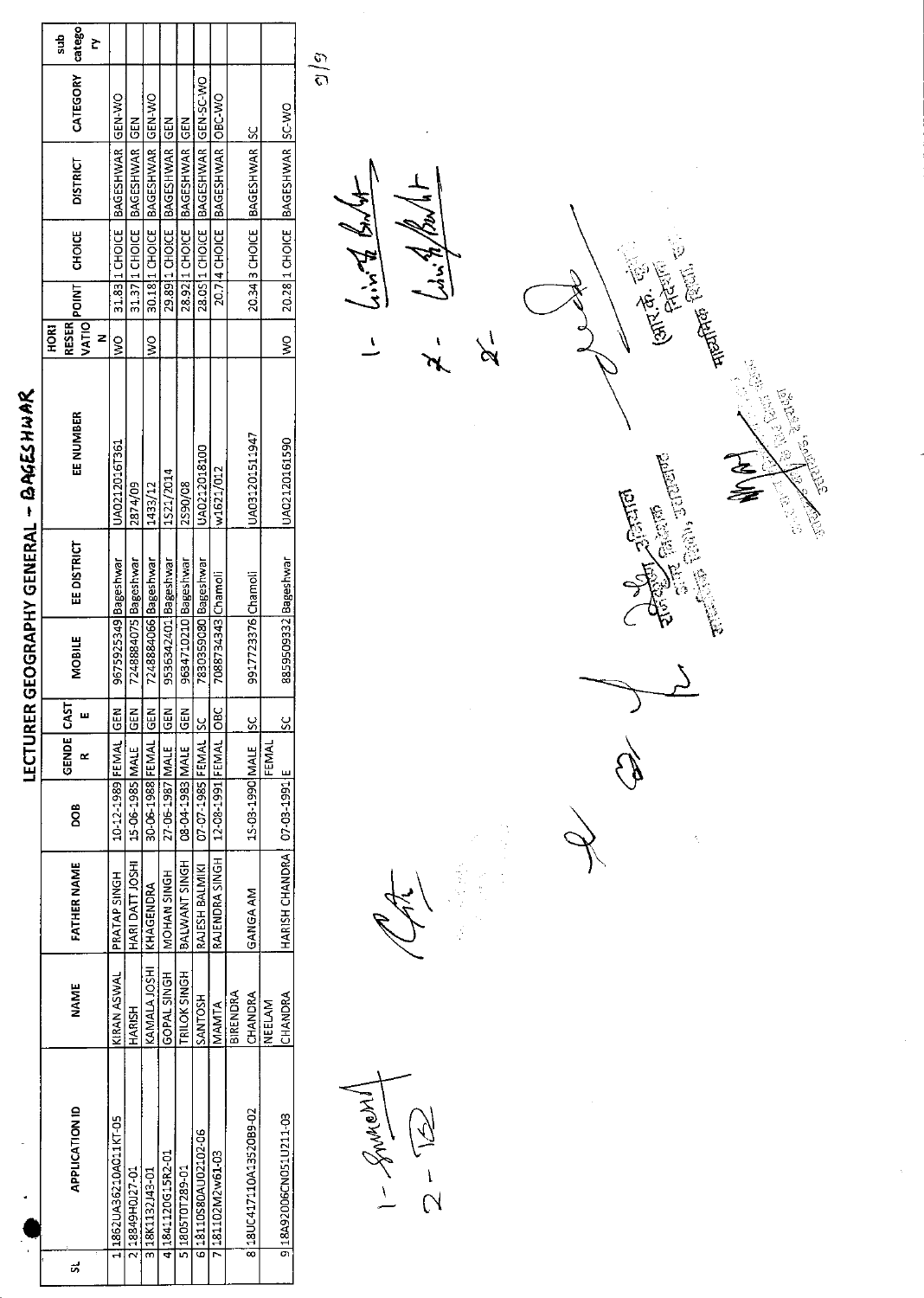|                        | catego<br>읈               | Š                 |                          |                           |                     |                           |                    |                         |                             |                               |                           |                         |                    |                           |                       |                       |                    |                    | $42 +$             |                                    |                 |                        |                    |                      |                      |                         |                         |                    |                             |                                |                        |                      |                        |                             |                                        |                        |                       |         |                         |                    |
|------------------------|---------------------------|-------------------|--------------------------|---------------------------|---------------------|---------------------------|--------------------|-------------------------|-----------------------------|-------------------------------|---------------------------|-------------------------|--------------------|---------------------------|-----------------------|-----------------------|--------------------|--------------------|--------------------|------------------------------------|-----------------|------------------------|--------------------|----------------------|----------------------|-------------------------|-------------------------|--------------------|-----------------------------|--------------------------------|------------------------|----------------------|------------------------|-----------------------------|----------------------------------------|------------------------|-----------------------|---------|-------------------------|--------------------|
|                        | CATEGORY                  |                   | GEN-WO                   | GEN-WO                    | GEN-OBC-WO          | GEN-WO                    | <b>GEN</b>         | GEN-WO                  | <b>GEN WO</b>               |                               | ĞΕλ                       | GEN-WO<br>GEN           |                    | GEN-08C<br><b>GEN WO</b>  |                       | GEN-OBC-WO<br>GEN     |                    | GEN-SC             | ჯ                  | GEN-OBC                            | GEN-SC          | GEN-SC                 | GEN-SC-WO          | $\tilde{d}$          | GEN-SC               | GEN-OBC                 | GEN-SC                  | <b>GEN WO</b>      | GEN-OBC-WO                  | GEN-WO                         | GEN                    | GEN                  | GEN WO                 | GEN-WO                      | $ \bar{\sigma}%  ^2_{\Delta}(\vec{r})$ | OBC-WO                 |                       | ပ္တ     | χ                       | ר ויינ             |
|                        | <b>DISTRICT</b>           |                   | CHAMOLI                  | CHAMOLI                   | CHAMOLI             | CHAMOLI                   | CHAMOLI            | CHAMOLI                 | CHAMOLI                     |                               | <b>CHAMOLI</b><br>CHAMOLI | CHAMOLI                 |                    | <b>CHAMOLI</b><br>CHAMOLI |                       | CHAMOLI<br>CHAMOLI    |                    | <b>CHAMOLI</b>     | CHAMOLI            | CHAMOLI                            | CHAMOLI         | CHAMOLI                | CHAMOLI            | CHAMOLI              | CHAMOLI              | CHAMOLI                 | CHAMOLI                 | <b>CHAMOLI</b>     | CHAMOLI                     | CHAMOLI                        | <b>CHAMOLI</b>         | CHAMOLI              | CHAMOL                 | CHAMOLI                     | CHAMOLI                                | <b>CHAMOLI</b>         |                       | CHAMOLI | <b>CHAMOLI</b>          | <b>CHAMOL</b>      |
|                        | <b>CHOICE</b>             |                   | 33.39 1 CHOICE           | $33.371$ CHOICE           | 32.42 1 CHOICE      | 32.41 1 CHOICE            | 32.27 1 CHOICE     | 32.24 1 <b>СНОГЕ</b>    | $32.24$ <sub>1</sub> CHOICE | 32.16 1 CHOICE                | 31.96 1 CHOICE            | 31.82 1 CHOICE          | 31.54 1 CHOICE     | 31.29 1 CHOICE            | 30.921 CHOICE         | 30.68 1 CHOICE        | 30.52 1 CHOICE     | 30.48 1 CHOICE     |                    | 30.14 1 CHOICE                     | 30.11 1 CHOICE  | 30.03 1 CHOICE         | $29.912$ CHOICE    | $29.8$ 1 CHOICE      | 29.71 1 СНОГСЕ       | 29.69 1 CHOICE          | 29.54 1 CHOICE          | 29.31 1 CHOICE     | $28.61$ $\downarrow$ CHOICE | 28.51 1 CHOICE                 | 28.44 1 CHOICE         | 28.00 1 CHOICE       | 27.54 2 CHOICE         | $27.39$ <sub>1</sub> CHOICE | 27.38 1 CHOICE                         | 26.45 1 CHOICE         | 26.44 1 CHOICE        |         | 26.41 1 CHOICE          | $26261$ CHOICE     |
|                        | POINT                     |                   |                          |                           |                     |                           |                    |                         |                             |                               |                           |                         |                    |                           |                       |                       |                    |                    |                    |                                    |                 |                        |                    |                      |                      |                         |                         |                    |                             |                                |                        |                      |                        |                             |                                        |                        |                       |         |                         |                    |
|                        | <b>RESER</b><br>HORI      | <b>VATIO</b><br>Z |                          |                           | $\gtrapprox$        | $\mathsf{S}^{\mathsf{O}}$ |                    | <b>S</b>                | ŞΜ                          |                               |                           | Š                       | Ş                  |                           | $\frac{1}{2}$         |                       |                    |                    |                    |                                    |                 |                        | Ş                  |                      |                      |                         |                         | $\mathsf{S}$       | $\mathsf{S}^{\mathsf{O}}$   | ļδ                             |                        |                      | š                      |                             |                                        | Ş                      |                       |         |                         | š                  |
| しっことしょ                 | EE NUMBER                 |                   | UA03120182468            | UA03120159868             | UA03120185788       | UA03120159947             | 27381              | UA03120188138           | UA03120159227               | UA031201510015                | <b>UALS120171965</b>      | UA03120176343           | W1654/2014         | 450/2014                  | UA0312009265          | UA03120163460         | 1210/2013          | 1963/14            | M8404/011          |                                    | 1926/014        | 1679/9                 | UA03120171275      | UA0312009290         | UA03120041264        | 391/013                 | UA03120186943           | UA03120182106      | W-257/15                    | M581/01                        | UA03120159890          | UA03120166577        | UA19120184273          | 26-12-2013 WO               | UA03120159799                          | UA0312007W1048         | UA03120092274         |         | UA191201S8166           | W-4123/14          |
| コイビロ ニュワ こ にこてとり フコワ ヒ | EE DISTRICT               |                   |                          |                           |                     |                           |                    |                         |                             |                               |                           |                         |                    |                           |                       |                       |                    |                    |                    |                                    |                 |                        |                    |                      |                      |                         |                         |                    |                             |                                |                        |                      |                        |                             |                                        |                        |                       |         |                         |                    |
|                        | <b>MOBILE</b>             |                   | 9639257140 Chamoli       | 9760438922 Chamoli        | 8171271806 Chamoli  | 9690217016 Chamoli        | 8958049920 Chamoli | 9897870436 Chamoli      | 7310743429 Chamoli          | 8859239891 Chamoli            | 7830613461 Pauri          | 9458143011 Chamoli      | 8126244369 Chamoli | 7895058034 Chamoli        | 8958630764 Chamoli    | 9536348780 Chamoli    | 7895987517 Chamoli | 9897727546 Chamoli | 9411314137 Chamoli | 7534036190 Chamoli                 |                 | 8449684766 Chamoli     | 9557173399 Chamoli | 9412948813 Chamoli   | 7253801571 Chamoli   | 9917579943 Chamoli      | 97S9925224 Chamoli      | 9012202984 Chamoli | 8126962546 Chamoli          | 9557559027 Chamoli             | 7895693131 Chamoli     | 7533937982 Chamoli   | 9756531226 Rudraprayag | 8979679582 Chamoli          | 9761456430 Chamoli                     | 7895435088 Chamoli     | 7500902475 Chamoli    |         | 9675905744 Rudraprayag  | 9568516654 Chamoli |
|                        | 5<br>$\mathcal{S}_{0}$    |                   | $rac{E}{2}$              | GEN                       | $rac{C}{28}$        | $\overline{\Xi}$          | GEN                | $rac{1}{2}$             | <b>GEN</b>                  |                               |                           |                         |                    |                           |                       |                       | <u>სა</u>          | $\infty$           | $rac{6}{6}$        | <u>ين</u>                          | $\frac{5}{5}$   | 5c                     | GEN                |                      | $\frac{8}{5}$        | $rac{1}{100}$           | $\frac{8}{2}$           | $rac{1}{100}$      | $rac{c}{28}$                | $rac{2}{5}$                    | <u>ទ្រទ្រ</u>          |                      | $\frac{5}{2}$          |                             | <b>Z</b>                               | Ō<br>$\overline{a}$    | ပ္တ                   |         | <u>ပ္</u>               | S,                 |
| בנט הים ב              | <b>GENDE</b><br>$\approx$ |                   |                          |                           |                     |                           |                    |                         |                             |                               |                           |                         |                    |                           |                       |                       |                    |                    |                    |                                    |                 |                        |                    |                      |                      |                         |                         |                    |                             |                                |                        |                      |                        |                             |                                        |                        |                       |         |                         | <b>FEMAL</b>       |
|                        | BOO                       |                   | 02-07-1990 FEMAL         | 01-10-1991 FEMAL          | 02-07-1990 FEMAL    | 24-06-1991 FEMAL          | 01-01-1987 MALE    | 04-08-1980 FEMAL        | 10-07-1991 FEMAL            | 01-08-1990 MALE               | 05-10-1982 MALE           | 21-06-1986 FEMAL        | 20-06-1989 FEMAL   |                           |                       | 03-07-1988 MALE OBC   | 02-07-1988 MALE    | 08-07-1975 MALE    |                    | 12-04-1983 MALE<br>11-03-1988 MALE | 05-01-1977 MALE | 11-09-1984 FEMAL       | 02-06-1984 MALE    | 05-07-1982 MALE      | 31MM 0661-20<br>31MM |                         | 16-11-1984 MALE         | 25-06-1991 FEMAL   | 01-05-1983 FEMAL            | 07-07-1979 FEMAL               | 30-05-1989 MALE        | 05-08-1990 MALE      | 22-09-1992 FEMAL       | 25-07-1987 FEMAL GEN        | 14-12-1988 MALE                        | 30-07-1983 FEMAL       | 15-07-1988 MALE       |         | 3JAM 6861-10-E1         | 22-10-1985 E       |
|                        | <b>FATHER NAME</b>        |                   |                          | MATHURA                   | RAGHUVIR SINGH      | DHEERAJ SINGH             | <b>JAMAN SINGH</b> | PAN SINGH               | KISHAN SINGH                | GAJENDRA SINGH                | RAJENDRA                  | PAR SINGH NEGI          | RAMESH             | KALAM SINGH               | <b>BRIJMOHAN</b>      | KUNDAN SINGH          | GIRISH LAL ARYA    | <b>BINDI LAL</b>   | MOHAN SINGH        | DHOOM LAL                          | DHARM RAM       | <b>ANAND RAI</b>       | <b>SHRIDHAR</b>    | MOHAN RAM            | <b>TULSA GIRI</b>    |                         | DAYA LAL                | PADAM SINGH        | SHYAM SINGH                 | RAGHUBEER                      | <b>MOHAN SINGH</b>     | <b>HAYAT SINGH</b>   | <b>BALWANT SINGH</b>   | <b>HARISH CHANDRA</b>       | DHARAM SINGH                           | MANIK LAL              | LALIT MOHAN           |         | KISHORI LAL             | <b>OM PRAKASH</b>  |
|                        | <b>NAME</b>               |                   | SARITA KOTWAL RAM SINGH  | <b>MEENA</b>              | DEEPIKA NEGI        | <b>BABEETA</b>            | RAVINDRA           | SHAKUNTALA              | POOJA                       | ANUP SINGH                    | <b>DURGESH</b>            | RUBY NEGI               | SUNITA             | LAXMAN SINGH              | SASHI                 | <b>HARENDRA</b>       | SUNIL KOUSHAL      | KULDEEP            | <b>ANAND PAL</b>   | VIRENDRA                           | BIHARI LAL      | <b>DEEPSHIKHA</b>      | <b>SHAMBHU</b>     | RAKESH               | ANAND GIRI           | <b>JASWANT LAL</b>      | KM KAVITA               |                    | KALPESHWARI                 | <b>ARVIND SINGH</b><br>CHANDRA |                        | <b>ANUSUYA</b>       | KIRAN                  | DEEPA BISHT                 | RAMKRISHAN                             | MAMTA                  | <b>JAIPRAKASH</b>     | KULDEEP | CHANDRA                 | SUNITA             |
|                        | <b>APPLICATION ID</b>     |                   | 182K21UA068S80431-02     | 2 18 M 2A 69518 8D1DU3-01 | 187152800DUA3881-01 | 41884U190A1027395-D3      | 18R83172-02        | $6$ 182S108338U181A0-01 | 18U0210P157239A2-08         | 8 18 JOA 230 11 55 10 10 A-01 | 91862011D71A515NU9-02     | IO 18330141N37ARU620-01 | 11 18424101W6S5-02 | 12 184204L510-01          | 13 185520012U6A093-04 | 14181A2H0U01436603-01 | 15 1821K0302115-01 | 16189611K34-01     | 17 18844001 M1A-03 | 18 181941 \206-01                  | 191869917BL-03  | 20 180A2701573D2110-01 | ED-600203112091122 | 1830A421UC260041R-01 | IG-1906EA6181        | 24 180LA3218306149JU-01 | 25 1823AU1160K2001K8-01 | 26 185-712K5W-01   | 27 18051C81M-01             | 28 180U9209A3118ASO-01         | 29181AA21P00365677U-01 | 10-18201310130291-01 |                        | 31 182202108613-01          | 32 18939A97R05R211U0-01                | E0-280KIND10p0ZAIW08I1 | 10-LCA020272020A2J-01 |         | 35 189116218105ACUK6-01 | 36 18-135241W4-01  |
|                        | ದ                         |                   | $\overline{\phantom{0}}$ |                           | $\bar{3}$           |                           | S                  |                         |                             |                               |                           |                         |                    |                           |                       |                       |                    |                    |                    |                                    |                 |                        |                    | 22,                  | 23                   |                         |                         |                    |                             |                                |                        |                      |                        |                             |                                        |                        |                       |         |                         |                    |
|                        |                           |                   |                          |                           |                     |                           |                    |                         |                             |                               |                           |                         |                    |                           |                       |                       |                    |                    |                    |                                    |                 |                        |                    |                      |                      |                         |                         |                    |                             |                                |                        |                      |                        |                             |                                        |                        |                       |         |                         |                    |

**IFCLINEB GEOGRAPHA GEMERAL - CHAWWI** 

्र<sub>िज</sub>न्त 马吉兰牌  $\ddot{\ddot{\phantom{1}}}$ 

المجمال<br>المجمال

(بالأنباء المجازاتية)<br>المحافظة المجازاتية

J<br>2

 $\frac{1}{4}$ 

**The Ready** 

 $\epsilon$  and  $\epsilon$ 

 $\sum\limits_{i=1}^N$ 

i<br>Silb

 $\overline{z}$ 

 $\int$  $2 - 5$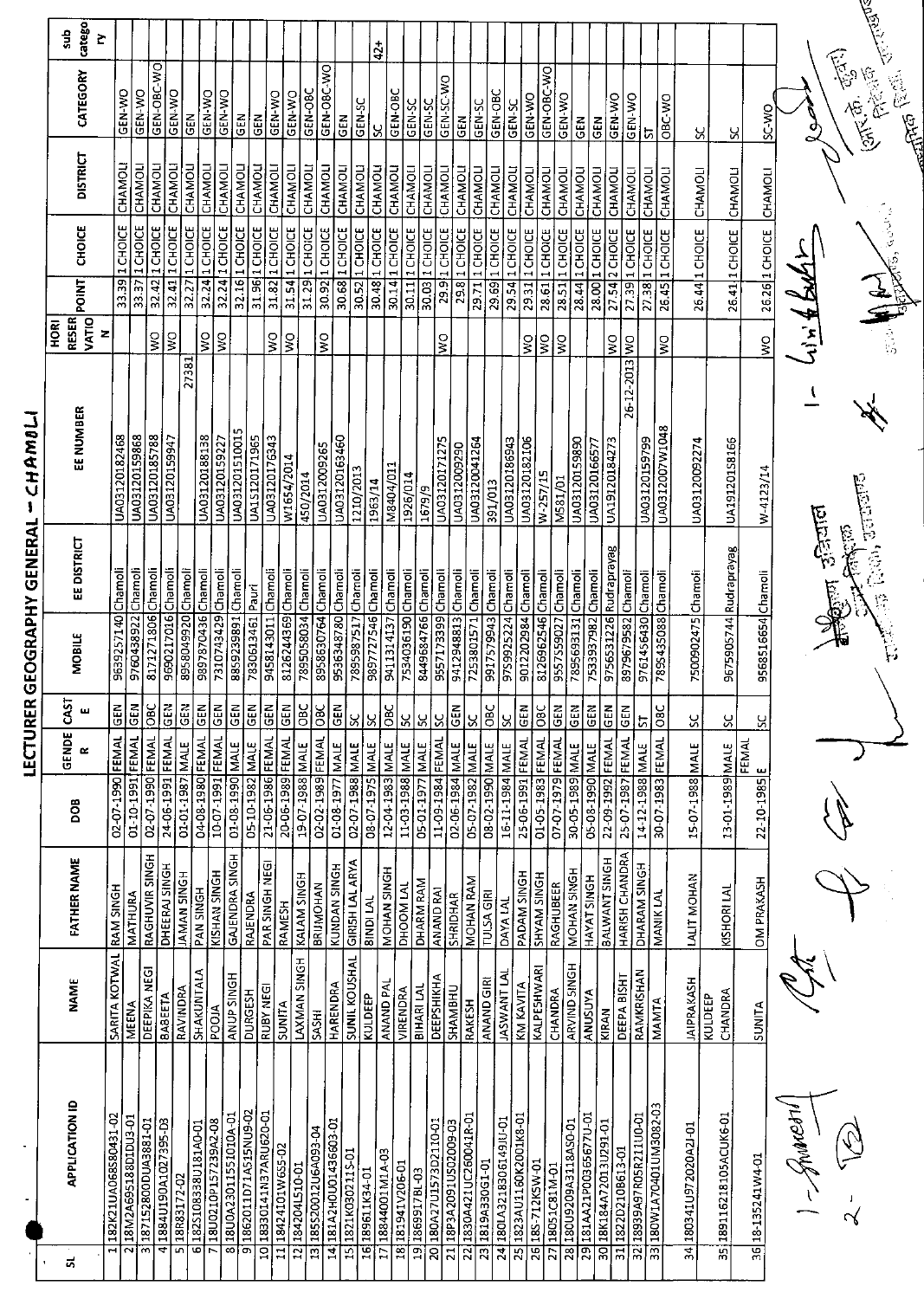| 52/52<br>sub<br>č<br><b>FF</b><br>g<br>ă<br>CATEGORY<br>OBC-WO<br><b>OBC WO</b><br>GEN-WD<br>SC-VO<br><b>DW-25</b><br><b>ST-WO</b><br>$rac{C}{D}$<br><b>OBC</b><br>38C<br><b>OBC</b><br>$rac{5}{2}$<br><b>SEN</b><br>SC<br>ပ္တ<br>š<br>$\frac{8}{5}$<br><b>DISTRICT</b><br>CHAMOLI<br>CHAMOLI<br>CHAMDLI<br>CHAMOLI<br>CHAMOLI<br>CHAMOLI<br>21.19 1 CHOICE CHAMOLI<br>CHAMOLI<br>CHAMOLI<br>CHAMOLI<br>CHAMOLI<br>CHAMOLI<br>CHAMOL<br>CHAMOLI<br>CHAMOL<br>CHAMOL<br>25.5 1 CHOICE<br>23.26 1 CHOICE<br>18.99 3 CHOICE<br>25.33   1 CHOICE<br>21.95 1 CHOICE<br>21.09 1 CHOICE<br>20.82 1 CHOICE<br>25.86 1 CHOICE<br>25.45 2 CHOICE<br>24.84 1 CHOICE<br>22.29 2 CHOICE<br>21.95 2 CHOICE<br>17.68 1 CHOICE<br>24.82 1 CHOICE<br>CHDICE<br>20 7 CHOICE<br>POINT<br>VATIO<br><b>RESER</b><br><b>HORI</b><br>$24\sqrt{10}$<br>Z<br>ş<br>ş<br>ş<br>片<br>DF<br>ş<br>ş<br>$\delta$<br><b>PD</b><br>$Feb-14$<br>EE NUMBER<br>UA051201023263<br>UA19120161205<br>UA03120133108<br>UA19120181092<br>UA03120162612<br>UA19120184317<br>UA24120187411<br>UA19120183951<br>UA24120178037<br>UA01120171057<br>RUSM3970/12<br>2151/14<br>5269/14<br>5211/14<br>193/08<br>EE DISTRICT<br>8979651435 Rudraprayag<br>9639198326 Rudraprayag<br>9675729117 Rudraprayag<br>9627275244 Rudraprayag<br>9758197043 Rudraprayag<br>9536255006 Rudraprayag<br>9756022793 Rudraprayag<br>9557098463 Uttarkashi<br>8126839116 Uttarkashi<br>8979132627 Dehradun<br>8279729378 Dehradun<br>9456137954 Chamoli<br>9760348768 Chamoli<br>8859139262 Chamoli<br>9759882043 Chamoli<br>7535865031 Almora<br><b>MOBILE</b> |                                                                                                    |  |  | LECTURER |                  | <b>GEOGRAPHY GENERAL</b> |  |  |  |        |
|------------------------------------------------------------------------------------------------------------------------------------------------------------------------------------------------------------------------------------------------------------------------------------------------------------------------------------------------------------------------------------------------------------------------------------------------------------------------------------------------------------------------------------------------------------------------------------------------------------------------------------------------------------------------------------------------------------------------------------------------------------------------------------------------------------------------------------------------------------------------------------------------------------------------------------------------------------------------------------------------------------------------------------------------------------------------------------------------------------------------------------------------------------------------------------------------------------------------------------------------------------------------------------------------------------------------------------------------------------------------------------------------------------------------------------------------------------------------------------------------------------------------------------------------------------------------------------------------|----------------------------------------------------------------------------------------------------|--|--|----------|------------------|--------------------------|--|--|--|--------|
|                                                                                                                                                                                                                                                                                                                                                                                                                                                                                                                                                                                                                                                                                                                                                                                                                                                                                                                                                                                                                                                                                                                                                                                                                                                                                                                                                                                                                                                                                                                                                                                                | GENDE CAST<br>œ<br>BOO<br><b>FATHER NAME</b><br><b>NAME</b><br><b>APPLICATION ID</b><br>្គ         |  |  |          | ш                |                          |  |  |  | catego |
|                                                                                                                                                                                                                                                                                                                                                                                                                                                                                                                                                                                                                                                                                                                                                                                                                                                                                                                                                                                                                                                                                                                                                                                                                                                                                                                                                                                                                                                                                                                                                                                                | 17-08-1985 MALE<br>DAULAT RAM<br>VINOD KUMAR<br>37 1850V12D23KA102U36-01                           |  |  |          | Š.               |                          |  |  |  |        |
|                                                                                                                                                                                                                                                                                                                                                                                                                                                                                                                                                                                                                                                                                                                                                                                                                                                                                                                                                                                                                                                                                                                                                                                                                                                                                                                                                                                                                                                                                                                                                                                                | 20-07-1984 MALE<br>KARIM BAX<br>VAHEES<br>38 18421V0A-01                                           |  |  |          | OBC              |                          |  |  |  |        |
|                                                                                                                                                                                                                                                                                                                                                                                                                                                                                                                                                                                                                                                                                                                                                                                                                                                                                                                                                                                                                                                                                                                                                                                                                                                                                                                                                                                                                                                                                                                                                                                                | 12-06-1988 MALE<br>SUBHAGI LAL<br>DEVENDRA LAL<br>39 181R30L25MD9U7-01                             |  |  |          | $rac{c}{s}$      |                          |  |  |  |        |
|                                                                                                                                                                                                                                                                                                                                                                                                                                                                                                                                                                                                                                                                                                                                                                                                                                                                                                                                                                                                                                                                                                                                                                                                                                                                                                                                                                                                                                                                                                                                                                                                | 07-01-1986 MALE<br>GANGA DATT<br><b>DINESH</b><br>40 18C147AD1U1018239-03                          |  |  |          | $rac{c}{\sigma}$ |                          |  |  |  |        |
|                                                                                                                                                                                                                                                                                                                                                                                                                                                                                                                                                                                                                                                                                                                                                                                                                                                                                                                                                                                                                                                                                                                                                                                                                                                                                                                                                                                                                                                                                                                                                                                                | 16-05-1986 MALE<br>DHARMANAND<br>KULDEEP<br>41 189P1210UA102156K-02                                |  |  |          | DBC              |                          |  |  |  |        |
|                                                                                                                                                                                                                                                                                                                                                                                                                                                                                                                                                                                                                                                                                                                                                                                                                                                                                                                                                                                                                                                                                                                                                                                                                                                                                                                                                                                                                                                                                                                                                                                                | $\frac{5}{5}$<br>10-08-1983 MALE<br>MANOJ KUMAR NOHAN LAL<br>42 180198920UM2111A-01                |  |  |          |                  |                          |  |  |  |        |
|                                                                                                                                                                                                                                                                                                                                                                                                                                                                                                                                                                                                                                                                                                                                                                                                                                                                                                                                                                                                                                                                                                                                                                                                                                                                                                                                                                                                                                                                                                                                                                                                | $\frac{5}{5}$<br>D8-08-1989 MALE<br>BADARU LAL<br>VRIJPAL<br>43 1818VU1A27102414-01                |  |  |          |                  |                          |  |  |  |        |
|                                                                                                                                                                                                                                                                                                                                                                                                                                                                                                                                                                                                                                                                                                                                                                                                                                                                                                                                                                                                                                                                                                                                                                                                                                                                                                                                                                                                                                                                                                                                                                                                | <b>OBC</b><br>20-06-1993 FEMAL<br><b>VIRENDRA SINGH</b><br><b>POOJA</b><br>44 182D41PCA7U320871-05 |  |  |          |                  |                          |  |  |  |        |
|                                                                                                                                                                                                                                                                                                                                                                                                                                                                                                                                                                                                                                                                                                                                                                                                                                                                                                                                                                                                                                                                                                                                                                                                                                                                                                                                                                                                                                                                                                                                                                                                | 04-01-1983 FEMAL OBC<br>SHISHUPAL SINGH<br>VINEETA<br>45 18V03819-01                               |  |  |          |                  |                          |  |  |  |        |
|                                                                                                                                                                                                                                                                                                                                                                                                                                                                                                                                                                                                                                                                                                                                                                                                                                                                                                                                                                                                                                                                                                                                                                                                                                                                                                                                                                                                                                                                                                                                                                                                | $rac{C}{C}$<br>30-08-1995 MALE<br>JAYDEEP SINGH   PUSHKAR SINGH<br>46 18301J3UA08N03211-01         |  |  |          |                  |                          |  |  |  |        |
|                                                                                                                                                                                                                                                                                                                                                                                                                                                                                                                                                                                                                                                                                                                                                                                                                                                                                                                                                                                                                                                                                                                                                                                                                                                                                                                                                                                                                                                                                                                                                                                                | ပ္က<br>FEMAL<br>25-06-1992 <sup>E</sup><br><b>RAJILAL</b><br>KM BABITA<br>47 18319A8K219U1105-01   |  |  |          |                  |                          |  |  |  |        |
|                                                                                                                                                                                                                                                                                                                                                                                                                                                                                                                                                                                                                                                                                                                                                                                                                                                                                                                                                                                                                                                                                                                                                                                                                                                                                                                                                                                                                                                                                                                                                                                                | ٢,<br>FEMAL<br>03-07-1994 E<br>HAYAAT RAM<br><b>ARYA</b><br>MANJUARYA<br>48 18623 M011 U2A6201A-01 |  |  |          |                  |                          |  |  |  |        |
|                                                                                                                                                                                                                                                                                                                                                                                                                                                                                                                                                                                                                                                                                                                                                                                                                                                                                                                                                                                                                                                                                                                                                                                                                                                                                                                                                                                                                                                                                                                                                                                                | $\frac{2}{5}$<br>D7-02-1994 MALE<br>DALIP SINGH NEGI<br>DINESH NEGI<br>49 189N6215D4-01            |  |  |          |                  |                          |  |  |  |        |
|                                                                                                                                                                                                                                                                                                                                                                                                                                                                                                                                                                                                                                                                                                                                                                                                                                                                                                                                                                                                                                                                                                                                                                                                                                                                                                                                                                                                                                                                                                                                                                                                | 20-04-1992 FEMAL GEN<br>CHAKRADHAR<br>NIDHI JOSHI<br>50 181110071MA7520JU-01                       |  |  |          |                  |                          |  |  |  |        |
|                                                                                                                                                                                                                                                                                                                                                                                                                                                                                                                                                                                                                                                                                                                                                                                                                                                                                                                                                                                                                                                                                                                                                                                                                                                                                                                                                                                                                                                                                                                                                                                                | $\frac{1}{2}$<br>05-06-1992 FEMAL<br>RATAN SUGH<br>LALIFA<br>51 1821 CL5114-03                     |  |  |          |                  |                          |  |  |  |        |
|                                                                                                                                                                                                                                                                                                                                                                                                                                                                                                                                                                                                                                                                                                                                                                                                                                                                                                                                                                                                                                                                                                                                                                                                                                                                                                                                                                                                                                                                                                                                                                                                | <b>GEN</b><br>10-07-1988 MALE<br>KALAM SINGH<br><b>VIJAY SINGH</b><br>52 181254NV11-01             |  |  |          |                  |                          |  |  |  |        |
|                                                                                                                                                                                                                                                                                                                                                                                                                                                                                                                                                                                                                                                                                                                                                                                                                                                                                                                                                                                                                                                                                                                                                                                                                                                                                                                                                                                                                                                                                                                                                                                                | Summer 1                                                                                           |  |  |          |                  |                          |  |  |  |        |

1- Rouwert

 $\frac{1}{2}$ 

IP

 $= \frac{1}{3} \sqrt{1/3} \frac{1}{3} \frac{1}{3} \frac{1}{3} \frac{1}{3} \frac{1}{3} \frac{1}{3} \frac{1}{3} \frac{1}{3} \frac{1}{3} \frac{1}{3} \frac{1}{3} \frac{1}{3} \frac{1}{3} \frac{1}{3} \frac{1}{3} \frac{1}{3} \frac{1}{3} \frac{1}{3} \frac{1}{3} \frac{1}{3} \frac{1}{3} \frac{1}{3} \frac{1}{3} \frac{1}{3} \frac{1}{3} \frac{1}{3} \frac{1}{3} \frac{1}{3} \frac{1}{3} \frac$  $\overline{\mathcal{L}}$  .

TELETATION CENTRALISTICS

(आर.क. खुलः)<br>(अस्ति स्वरूपक



 $\hat{\boldsymbol{\gamma}}$ 

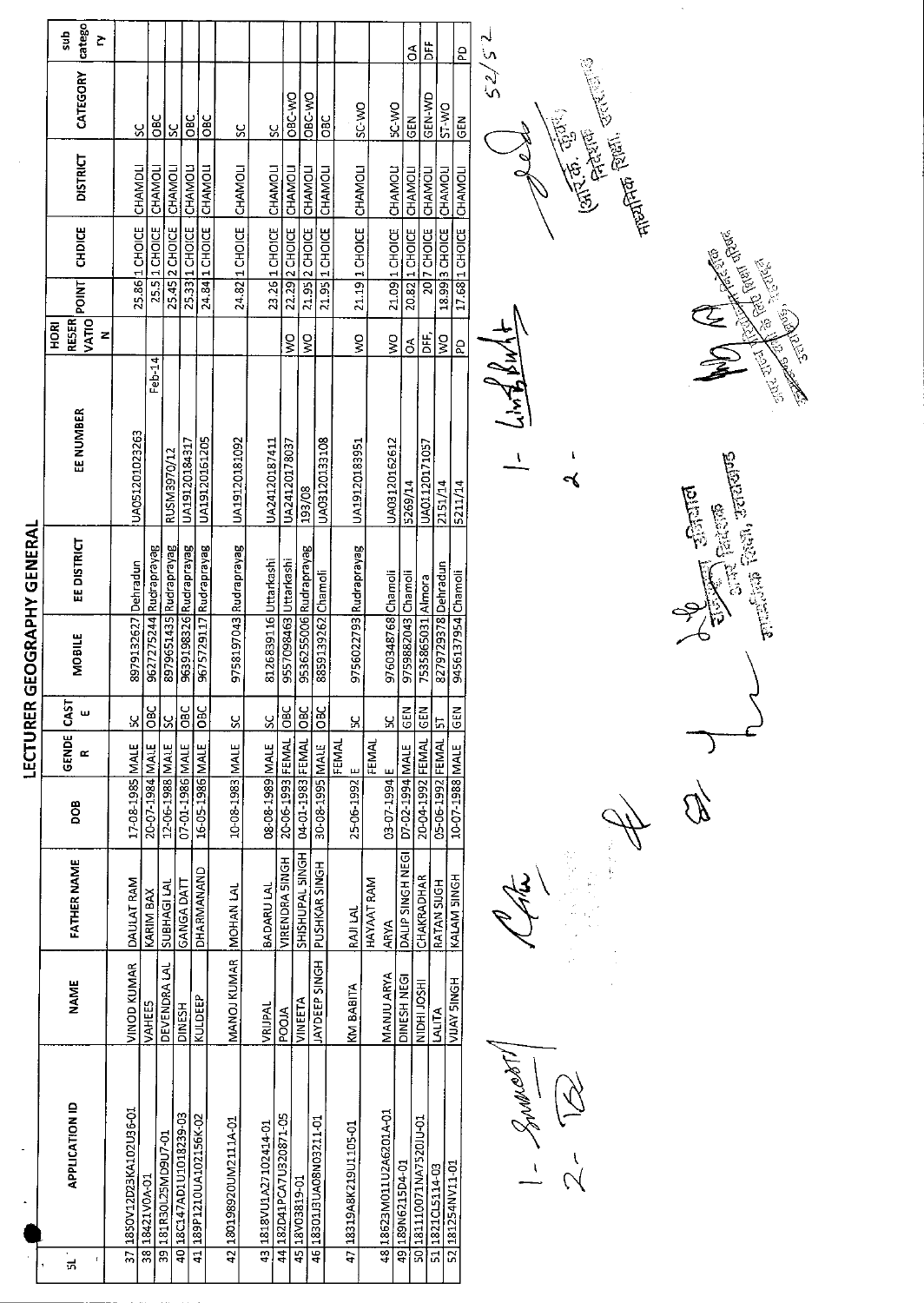|   |                          |                           |                         |                      | LECTUR     |                  |                       |                                      | ER GEOGRAPHY GENERAL - CHAMPAY          |                            |                 |                |                                    |                 |          |
|---|--------------------------|---------------------------|-------------------------|----------------------|------------|------------------|-----------------------|--------------------------------------|-----------------------------------------|----------------------------|-----------------|----------------|------------------------------------|-----------------|----------|
| ದ | <b>APPLICATION ID</b>    | NAME                      | <b>FATHER NAME</b>      | DOB                  | GENDE<br>œ | 55<br>ш          | MOBILE                | EE DISTRICT                          | EE NUMBER                               | <b>RESER</b><br><b>DED</b> | $ VATIO $ POINT | CHOICE         | <b>DISTRICT</b>                    | CATEGORY catego | dus<br>č |
|   | 1 18ADD8W569-02          | DEEPJYDTI                 | HARISH SINGH            | 15-10-1989 FEMAL GEN |            |                  | 9760151129 Champawat  |                                      | W/685/09                                | z<br>ş                     |                 | 31.14 1 CHOICE | CHAMPAWAT GEN-WO                   |                 |          |
|   | 211821005U74291M0BA-01   | <b>MANISH</b>             | PITAMBAR DATT           | 18-06-1988 MALE      |            | <b>GEN</b>       | 9897090695 Champawat  |                                      | UA04220115970                           |                            |                 |                | 30.99 1 CHOICE CHAMPAWAT GEN       |                 |          |
|   | 318409221094HM4-01       | HARISH SINGH              | GUMAN SINGH             | 02-06-1985 MALE      |            | $rac{2}{65}$     | 9458962019 Champawat  |                                      | 2944/2014/09                            |                            |                 | 30.67 1 CHOICE | CHAMPAWAT <sup>1</sup> GEN         |                 |          |
|   | 4 184WA1B5544-01         | ASTHA BISHT               | KHUSHAL SINGH           | 10-03-1988 FEMAL     |            | GEN              | 9719459041 Nainital   |                                      | W/5454/14                               | $\geq$                     |                 |                | 30.46 1 CHOICE CHAMPAWAT GEN-WO    |                 |          |
|   | 5 18265J0M4221-01        | MANEESH JOSHI PRABHAKAR   |                         | 05-09-1988 MALE      |            | GEN              | 9927907453 Champawat  |                                      | 2645/2012                               |                            |                 |                | 30.29 1 CHOICE CHAMPAWAT GEN       |                 |          |
|   | 6 1810P01356K5258-01     | PANKAJ KUMAR HIRA RAM     |                         | 11-05-1987 MALE      |            | ន្ត              | 9456511823 Champawat  |                                      | 535/16/05/2018                          |                            |                 |                | 29.99 1 CHOICE CHAMPAWAT GEN-SC    |                 |          |
|   | 7 18K551028512-01        | <b>SUNIL KUMAR</b>        | <b>MADAN RAM</b>        | 05-08-1989 MALE      |            | $\frac{6}{5}$    | 9760368584 Champawat  |                                      | 1855/2012                               |                            |                 |                | 29.76 1 CHOICE CHAMPAWAT GEN-5C    |                 |          |
|   | 8 180R724421WG-01        | REKHA GARKOTI  LAXMI DATT |                         | 11-05-1987 FEMAL     |            | 6EN              | 8006622877 Champawat  |                                      | W/274/2014                              | ş                          |                 |                | 29.511 CHOICE CHAMPAWAT GEN-WO     |                 |          |
|   | 9 1851122742A6U00TM-01   | MEENA TAMTA               | HARI RAM TAMTA          | 02-07-1987 FEMAL 5C  |            |                  | 9411546807 Champawat  |                                      | UA0422015T216                           | $\tilde{\mathbf{z}}$       |                 |                | 29.15 1 CHOICE CHAMPAWAT GEN-5C-WO |                 |          |
|   | 10 1817GK42310W-01       | KAMLA                     | ISHWAR NATH             | 01-07-1988 FEMAL     |            | $rac{6}{5}$      | 7906794698 Champawat  |                                      | W/137/2014                              | ş                          |                 | 28.94 1 CHOICE | CHAMPAWAT GEN-OBC-WO               |                 |          |
|   | 11 1804A025165246U1-03   | SATISH KUMAR              | KESHAV RAM              | 22-03-1985 MALE      |            | X                | 9012703413 Champawat  |                                      | UA04220115664                           |                            |                 |                | 28.91 1 CHOICE CHAMPAWAT GEN-SC    |                 |          |
|   |                          |                           | RAMCHANDRA              |                      |            |                  |                       |                                      |                                         |                            |                 |                |                                    |                 |          |
|   | 12 182705M717PK-03       | <b>SUDHIR KUMAR DAS</b>   |                         | 09-12-1979 MALE      |            | $\frac{6}{5}$    |                       | 9917581657 Udham S Nagar M/P/7077/12 |                                         |                            |                 | 26.31 2 CHOICE | CHAMPAWAT SC                       |                 |          |
|   | 13 1812NK092251-01       | NIRMAL KUMAR KHIM RAM     |                         | 05-06-1986 MALE      |            | <u>ყ</u>         |                       |                                      |                                         |                            |                 |                |                                    |                 |          |
|   | 14 18842B2111DA1U98-03   |                           |                         |                      |            |                  | 9837376657 Champawat  |                                      | 1295/2012                               |                            |                 |                | 22.35 1 CHOICE CHAMPAWAT SC        |                 |          |
|   |                          | BABITA                    | SAKAL SINGH             | 17-07-1992 FEMAL     |            | OBC              | 7830930297 Tehri      |                                      | UA21120189148                           | ş                          |                 |                | 20.90 7 CHOICE CHAMPAWAT OBC-WO    |                 |          |
|   | 15 18-1780565U227A142-03 | <b>SURYA</b>              | RAVINDRA SINGH          | 17-01-1992 MALE      |            | $rac{c}{\infty}$ | 7895446539 Uttarkashi |                                      | UA-24120187627                          |                            |                 | 20.89 9 CHOICE | CHAMPAWAT OBC                      |                 |          |
|   | 16 18620A8K219T542U13-01 | <b>SATYA CHARAN</b>       | SURENDRA                | 05-07-1990 MALE      |            | <u>5</u>         |                       |                                      | 9927494239 Udham 5 Nagar UA2312016T4298 |                            |                 |                | 20.87   1 CHOICE   CHAMPAWAT ST    |                 |          |
|   |                          | <b>A5HA</b>               | DAULATRAM               |                      | FEMAL      |                  |                       |                                      |                                         |                            |                 |                |                                    |                 |          |
|   | 17 18200V4A6AU318012-01  |                           | VISHWAKARMA VISHWAKARMA | 08-04-1992 E         |            | ម្ល              | 9675274425 Champawat  |                                      | LJA04200183621                          | <b>SAC</b>                 |                 |                | 20 38 1 CHOICE CHAMPAMAT SC.MO     |                 |          |

 $\frac{1}{2} - \frac{3}{100}$ 

 $\frac{1}{\sqrt{2}}$ 

**CONTACTOR**  $\mathcal{O}$ 

à,

**The Division** 

 $41/6$ **Calciers**  $1 - (\sin \frac{\beta}{2}) \sin \frac{1}{2}$  $\frac{1}{\alpha}$ 

Sentantistik Republik **STATE STATE REGISTED**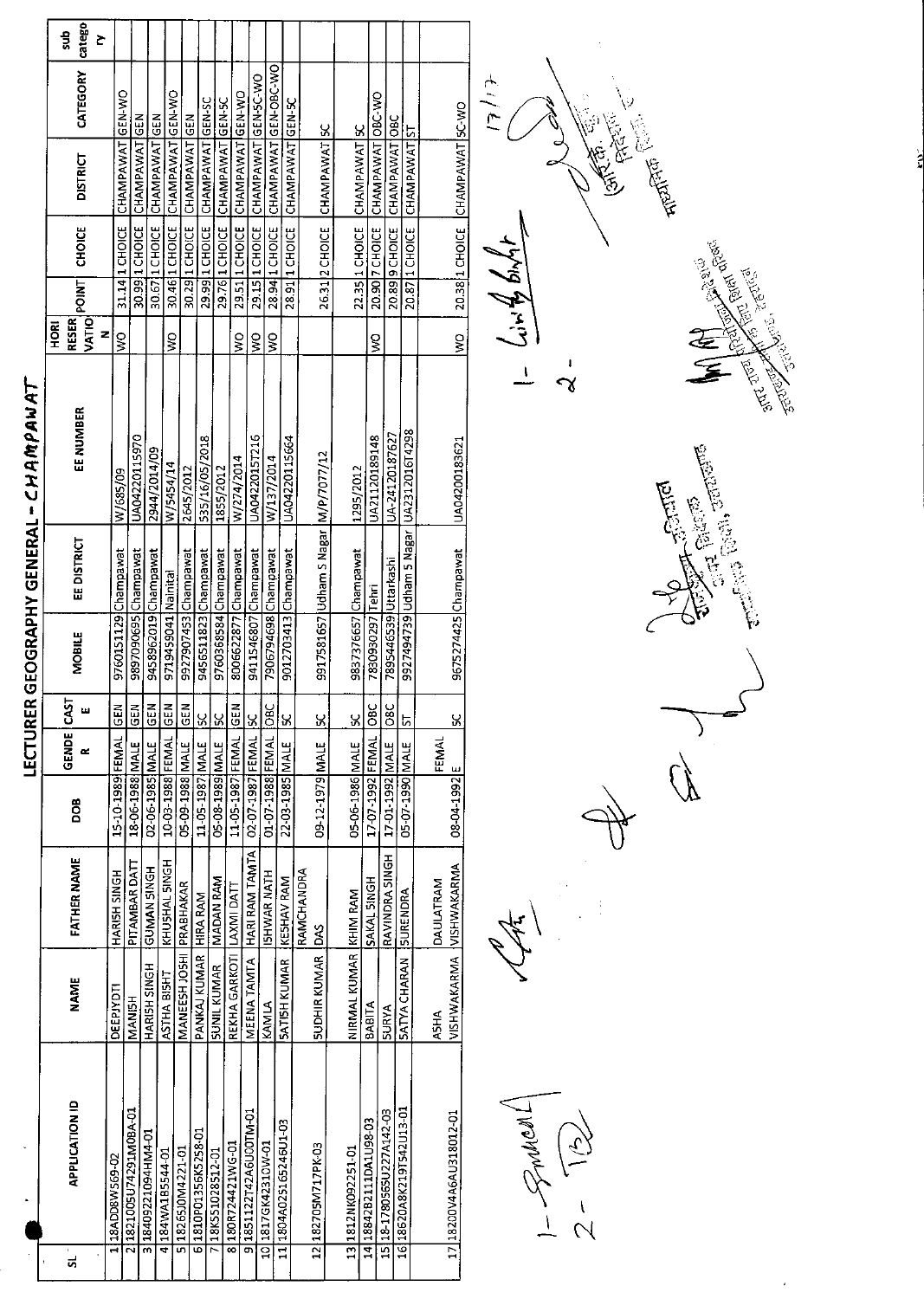| ţ                                       |
|-----------------------------------------|
| $\frac{1}{2}$<br>i<br>.<br>.<br>.<br>֚֞ |
| j<br>!<br>i<br>J<br>į                   |
| i<br>i                                  |
| ì                                       |

|                       |                                                                                  | <b>IGEN-SC</b>                                                           | OSC-V3C-V20                                                                                            |                                                                                   | <b>ON-N39</b>                                                           |              |                                                                                                               |
|-----------------------|----------------------------------------------------------------------------------|--------------------------------------------------------------------------|--------------------------------------------------------------------------------------------------------|-----------------------------------------------------------------------------------|-------------------------------------------------------------------------|--------------|---------------------------------------------------------------------------------------------------------------|
|                       |                                                                                  |                                                                          |                                                                                                        |                                                                                   |                                                                         |              |                                                                                                               |
| ς<br>Μ                |                                                                                  |                                                                          | ş                                                                                                      | ş                                                                                 | ς<br>Μ                                                                  |              | 9<br>≷                                                                                                        |
| JA-03120092514        |                                                                                  | 917/2015                                                                 | A051201812789                                                                                          | JA0512017T7926                                                                    | JA21120188590                                                           |              | M95509                                                                                                        |
|                       |                                                                                  |                                                                          |                                                                                                        |                                                                                   |                                                                         |              |                                                                                                               |
|                       |                                                                                  |                                                                          |                                                                                                        |                                                                                   |                                                                         |              |                                                                                                               |
|                       |                                                                                  |                                                                          |                                                                                                        |                                                                                   |                                                                         |              | ಀೢ                                                                                                            |
|                       |                                                                                  |                                                                          |                                                                                                        |                                                                                   |                                                                         |              | 08 04 1984 E                                                                                                  |
| SARAD SINGH           |                                                                                  | <b>SANT RAM</b>                                                          |                                                                                                        | LAKSHMI DUTT                                                                      | AGDISH PRASAD                                                           | RAMESH       | CHANDRA                                                                                                       |
| GARINA                |                                                                                  | ROSHAN LAL                                                               |                                                                                                        | <b>OGITA</b>                                                                      | n<br>Fe                                                                 |              | S<br>S<br>ANG A                                                                                               |
| 1284G5KU2A01092013-01 |                                                                                  |                                                                          |                                                                                                        |                                                                                   |                                                                         |              | 31817KA22118908N50U-02<br>18506UT9Y11S772A02-01<br>51188U2N805120A119-01<br>118R719520L1-01<br>6 18095G9M5-03 |
|                       | 32.8311 CHOICE   DEHRADUN   GEN-VO<br>9837678245 Chamoli<br>02-09-1989 FEMAL GEN | 31.59   1 CHOICE   DEHRADUN<br>9456739320 Dehradun<br>03-05-1990 MALE SC | 31.36 1 CHOICE DEHRADUN<br>7088331515 Dehradun<br>01-08-1989 FEMAL OBC<br>KM SEEMA NEGI IDHOORAT SINGH | 28.1111 CHOICE   DEHRADUN   GEN-WO<br>8006710979 Dehradun<br>16-03-1990 FEMAL GEN | 27.40 2 CHOICE DEHRADUN<br>9410597096 Tehri<br>  16-06-1990 FEMAL   GEN | <b>FEMAL</b> | 26.84 1 CHOICE DEHRADUN SC-WO<br>7900310075 Almora                                                            |

 $|1 - \mathcal{S}$ wwerl  $2 - \sqrt{2}$ 

 $\frac{1}{4\sqrt{9}}\frac{1}{7}$  = 1

 $\lambda$ 

 $\begin{aligned} \mathbb{E}[\mathbb{E}[\mathbb{E}(\mathbb{E}])] &\text{where}\\ \mathbb{E}[\mathbb{E}[\mathbb{E}(\mathbb{E}])] &\text{where}\\ \end{aligned}$ ियाल<br>|

 $\lambda$ 

 $\mathbb{Q}$ 

4

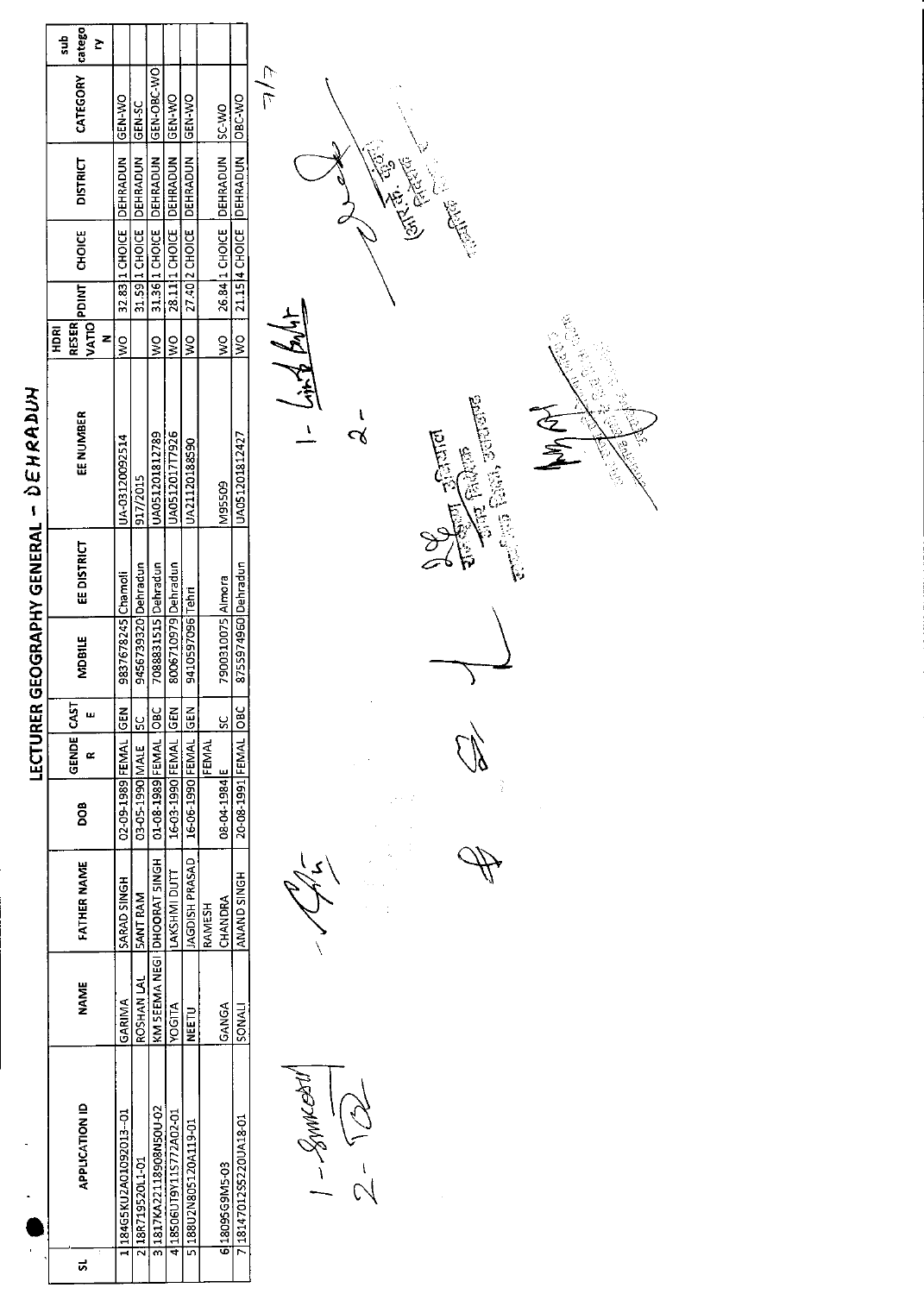| <b>Catego</b><br>Š<br>CATEGORY                                                                                                                                                        | GEN-OBC-WO<br>GEN-OBC-WO<br>GEN-OBC<br>GEN NO<br>GEN-WO<br>GEN-WO<br>GEN-WO                            | OBC WO<br>OBC-WO                                                                                                                 |                                                              |                                                           |
|---------------------------------------------------------------------------------------------------------------------------------------------------------------------------------------|--------------------------------------------------------------------------------------------------------|----------------------------------------------------------------------------------------------------------------------------------|--------------------------------------------------------------|-----------------------------------------------------------|
| M3D<br><b>DISTRICT</b><br>NAINITAL<br>NAINIFAL<br>NAINITAL<br>NAINITAL                                                                                                                | <b>SCN-50</b><br>즈<br>35<br><b>NAINITAL</b><br><b>NAINITAI</b>                                         | <b>DAN 25</b><br>OBC<br><b>NAINITAL</b><br>NAINITAL<br><b>NAINITAL</b>                                                           | <b>DAN 25</b><br><b>DW-25</b><br>NAINITAL<br><b>NAINITAL</b> | ں<br>م<br>5<br>NAINITAL<br>NAINITAL                       |
| 31.79 1 CHOICE NAINITAL<br><b>CHOICE</b>                                                                                                                                              | 29.69 1 CHOICE NAINITAL<br>30.26 1 CHOICE NAINITAL<br>30.05 1 CHOICE NAINITAL                          | 28.52 2 CHOICE NAINITAL                                                                                                          |                                                              |                                                           |
| 31.04 1 CHOICE<br>32.1 1 CHOICE<br>30.27 1 CHOICE<br>31.74 2 CHOICE<br><b>POINT</b>                                                                                                   | 28.78 1 CHOICE<br>30.06 1 CHOICE                                                                       | 21.11 1 CHOICE<br>26.3 1 CHOICE<br>21.78 2 CHOICE                                                                                | 20.69 1 CHOICE<br>21.1 1 CHOICE                              | 20.28 2 CHOICE<br>19.55 2 CHOICE                          |
| VATIO<br>Z<br><b>DFF</b><br>$\frac{0}{2}$<br>Š<br>Š                                                                                                                                   | ş<br>S                                                                                                 | Š<br>Š<br>Š<br>Ş                                                                                                                 | Š<br>Š                                                       |                                                           |
| EE NUMBER<br>UA12120165153<br>UA1212018178<br>W/393/09<br>W-960/13                                                                                                                    | UA12120181527<br>W/1188/13<br>2131/2013<br>W/419/08                                                    | W138/2014<br>W/268/14                                                                                                            | UA12120163493<br>UA12120163494                               | UA01220186142                                             |
| 9568511704 Udham S Nagar   M/F/3839/12<br>9837627046 Udham S Nagar 2557/12<br>EE DISTRICT<br>9917520970 Nainital<br>7618578507 Nainital<br>8899178895 Nainital<br>8941033083 Nainital | 8057977145 Nainital<br>9759154388 Nainital<br>7830550878 Nainital<br>9997873327 Nainital               | 8937940028 Udham S Nagar  UA2312016T12227<br>8923669192 Udham S Nagar UA2322010784<br>8193055600 Nainital<br>9720768322 Nainital | 8958660961 Nainital<br>8859720599 Nainital                   | 7017964545 Udham 5 Nagar   7300/2014<br>9927311238 Almora |
| MOBILE                                                                                                                                                                                |                                                                                                        |                                                                                                                                  |                                                              |                                                           |
| <b>GEN</b><br>$rac{C}{D}$<br>$\mathbf{z}$<br><b>IGEN</b><br>щ<br>œ                                                                                                                    | $\sum_{i=1}^{n}$<br>GEN<br><u>ა</u>                                                                    | 9S<br><b>DBC</b><br><b>DE</b><br>ပွ<br><b>FEMAL</b>                                                                              | š<br>ပ္ပ<br>FEMAL                                            | $\frac{8}{5}$<br>$\frac{1}{2}$                            |
| 13-06-1986 FEMAL OBC<br>10-05-1984 FEMAL GEN<br>10-11-1989 FEMAL<br>05-07-1979 FEMAL<br>16-06-1990 MALE<br>10-01-1991 MALE                                                            | 06-06-1983 FEMAL OBC<br>15-06-1977 FEMAL<br>01-07-1987 MALE<br>06-09-1987 MALE                         | 19 07-1988 FEMAL<br>05-07-1994 FEMAL<br>05-06-1986 FEMAL<br>02-01-1991 E                                                         | FEMAL<br>28-06-1993 E<br>27-06-1993 E                        | 18-03-1991 MALE<br>20-02-1991 MALE                        |
| <b>UAGDISH PRASAD</b><br>HEERA BALLBH<br>PRATAP SINGH<br><b>POORAN</b>                                                                                                                | <b>PURSHOTTAM</b><br><b>KESAR NATH</b><br>BADRI DATT                                                   | CHHOTE BAKHSH<br>CHANDRA ARYA<br>VEERENDRA<br>AKHLAQUE<br>NAVEEN                                                                 | <b>SHYAM LAL</b><br>RAJENDRA                                 | BANDHU SINGH<br>PAR RAM                                   |
| CHANDRA JOSHI KAILASH<br>KUMARI GEETA  <br>GHANSHYAM<br>MANJU<br>GEETA                                                                                                                | MOHD SHAREEF RAISH AHAMAD<br>SANJAY KUMAR TVED PRAKASH<br>HARISH<br>MANJU<br>HANSA                     | SARITA RANI<br>RUBINA BEE<br><b>JYOTI ARYA</b><br><b>MEHNAZ</b>                                                                  | DEEPALI PRASAD PRASAD<br>MONIKA RANI                         | PANKAJ SINGH<br><b>VUAY KUMAR</b>                         |
| 18G52P61150AU1213-02<br>18A1U178G201182-01<br>3 183F2K19G3M8-07<br>LD-EM40EEM681 5<br>418011-9C6W3-03                                                                                 | 7 182SS27820A1111U-01<br>91831HM1881W-05<br>8181H302C3211-02<br>10 18 M9 G8140 W-01<br>6 18M2152755-01 | 13 18106T1M1UA2223722-02<br>11 181532428AR270U0-02<br>14 1880A3WJ1214-D1<br>12 18BRW61482-02                                     | 1618A94UM30R4212611-01<br>15 1821394PAU1632100-01            | 17 18K401UA8122V2160-01<br>18 1872PR100304-04             |
|                                                                                                                                                                                       |                                                                                                        |                                                                                                                                  |                                                              |                                                           |

 $\frac{1-5}{2}$  $\alpha$ 





ိုင

 $\frac{1}{2}$ 



LECTURER GEOGRAPHY GENERAL - NAIN ITAL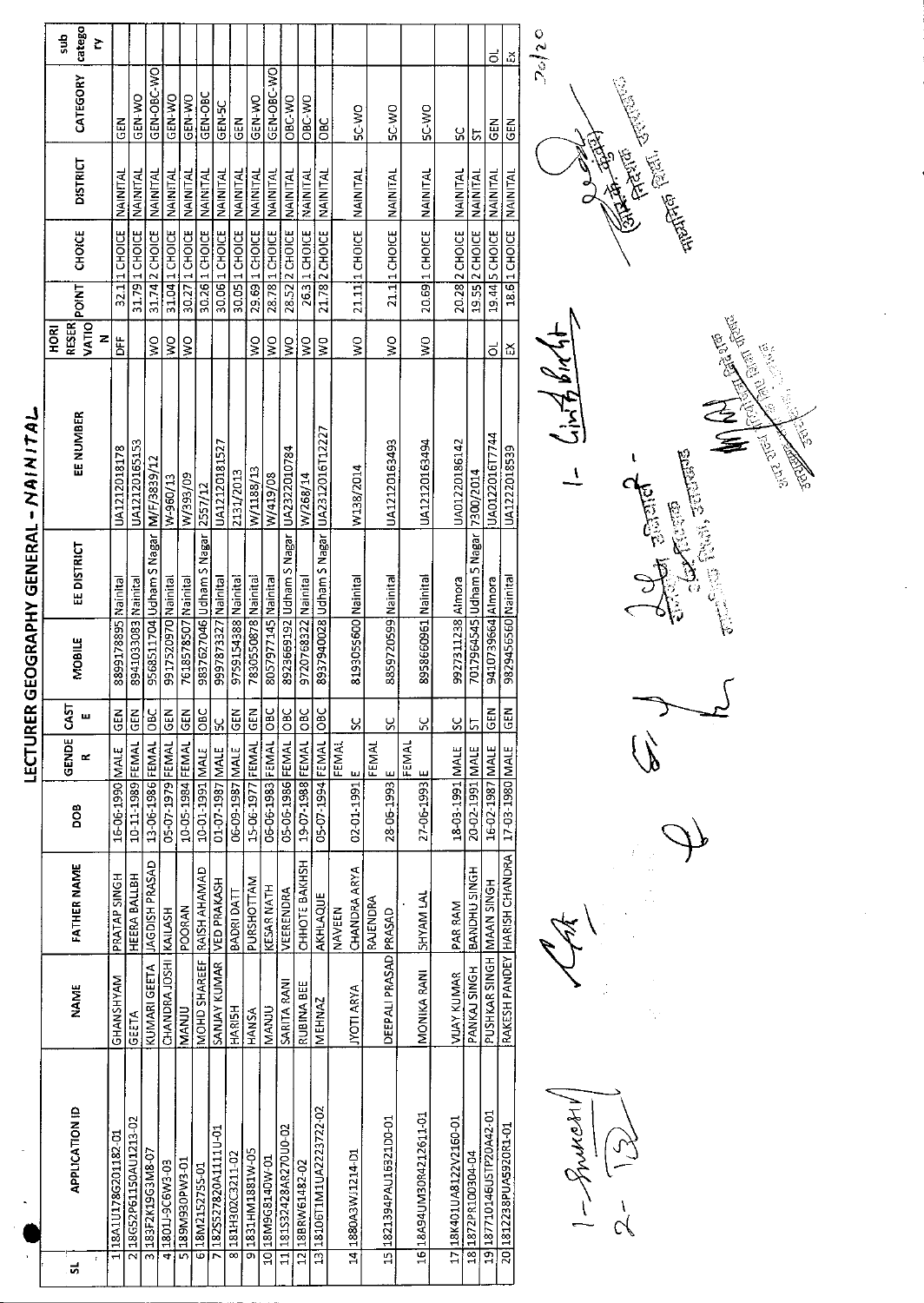|                      | catego<br>dus<br>č            |                            |                                                  |                            |                           |                           |                           |                        |                                                                         |                                        |                                     |                                      |                                 |                        |                      |                                     |                         |                        |                    |                     |                         |                       |                       |                       |                     |                         |                         |                         |                          | 岀                      |                         | <u>a</u>               | $\widetilde{\kappa}$ |                                                                                                                                                                                                                                                                                                                                                                                                                                                                |
|----------------------|-------------------------------|----------------------------|--------------------------------------------------|----------------------------|---------------------------|---------------------------|---------------------------|------------------------|-------------------------------------------------------------------------|----------------------------------------|-------------------------------------|--------------------------------------|---------------------------------|------------------------|----------------------|-------------------------------------|-------------------------|------------------------|--------------------|---------------------|-------------------------|-----------------------|-----------------------|-----------------------|---------------------|-------------------------|-------------------------|-------------------------|--------------------------|------------------------|-------------------------|------------------------|----------------------|----------------------------------------------------------------------------------------------------------------------------------------------------------------------------------------------------------------------------------------------------------------------------------------------------------------------------------------------------------------------------------------------------------------------------------------------------------------|
|                      | CATEGORY                      |                            | GEN-WO                                           | GEN-SC-WO<br>M3D           | GEN-WO                    | GEN-WO                    | GEN-WO                    | <b>GEN-WO</b>          | <b>GEN</b>                                                              | GEN-SC-WO                              | <b>GEN</b>                          | GEN-WO                               | GEN-OBC<br><b>GEN</b>           | GEN-SC-WO              | GEN-WO               | GEN-WO                              | <b>JS-NED</b>           | GEN-SC-WO              | <b>GEN-WD</b>      | GEN-WO              | OBC-WO                  | <b>OBC</b>            | OBC-WO                | OBC-WO                | <b>DA-JS</b>        | ပ္တ                     | ပ္က                     | ပ္တ                     | <b>BC WO</b>             | GEN-WO                 | $\frac{1}{2}$           | ပ္ပ                    | Ŷ                    |                                                                                                                                                                                                                                                                                                                                                                                                                                                                |
|                      | <b>DISTRICT</b>               |                            | PAURI<br>PAURI                                   | PAURI                      | PAURI                     | PAURI                     | PAURI                     | PAURI                  | PAURI                                                                   | PAURI                                  | PAURI                               | <b>PAURI</b>                         | PAURI<br><b>PAURI</b>           | PAURI                  | <b>PAURI</b>         | PAURI                               | PAURI                   | PAURI                  | PAURI              | PAURI               | PAURI                   | PAURI                 | PAURI                 | PAURI                 | PAURI               | PAURI                   | PAURI                   | PAURI                   | <b>PAURI</b>             | PAURI                  | PAURI                   | PAURI                  |                      | mentos                                                                                                                                                                                                                                                                                                                                                                                                                                                         |
|                      | <b>CHOICE</b>                 |                            | 1 CHOICE<br>1 CHOICE                             | 31.88 1 CHOICE             | 31.82 1 CHOICE            | 1 CHOICE                  | 1 CHOICE                  | 1 CHOICE               | 31.19 1 CHOICE                                                          | 31.09 1 CHOICE                         | 30.83 1 CHOICE                      | 30.64 1 CHOICE                       | 1 CHOICE<br>29.92 1 CHOICE      | 29.54 1 CHOICE         | 29.1 1 СНОГСЕ        | 28.72 1 CHOICE                      | 27.58 1 CHOICE          | <b>JJOHOT</b>          | 3 CHOICE           | 27.09 2 CHOICE      | 25.24 2 CHOICE          | L CHOICE              | 1 CHOICE              | 4 CHOICE              | 20.57 2 CHOICE      | 3 CHOICE                | 20.34 2 CHOICE          | 20.33 4 CHOICE          | 20.09 1 CHOICE           | 1 CHOICE               | 18.74 4 CHOICE          | 15.91 2 CHOICE         |                      |                                                                                                                                                                                                                                                                                                                                                                                                                                                                |
|                      | <b>POINT</b>                  |                            | 34.61<br>32.35                                   |                            |                           | 31.77                     | 31.58                     | 31.37                  |                                                                         |                                        |                                     |                                      | 30.39                           |                        |                      |                                     |                         | 27.44                  | 27.38              |                     |                         | 24.82                 | 22.34                 | 21.2                  |                     | 20.4                    |                         |                         |                          | 19.22                  |                         |                        |                      |                                                                                                                                                                                                                                                                                                                                                                                                                                                                |
|                      | VATIO<br><b>RESER</b><br>HORI | z                          | $\zeta$                                          | $\frac{1}{2}$              | $\frac{1}{2}$             | $\frac{8}{5}$             | ΙŞ                        | Ş                      |                                                                         | $\frac{1}{2}$                          |                                     |                                      |                                 |                        |                      |                                     |                         |                        |                    |                     |                         |                       |                       |                       |                     |                         |                         |                         |                          |                        |                         |                        |                      |                                                                                                                                                                                                                                                                                                                                                                                                                                                                |
|                      |                               |                            |                                                  |                            |                           |                           |                           |                        |                                                                         |                                        |                                     |                                      |                                 | $\mathsf S$            | $\frac{1}{2}$        | $\frac{1}{5}$                       |                         | $\frac{1}{2}$          | $\frac{1}{2}$      | ΙŠ                  | g                       |                       |                       | Ş                     | Ş                   |                         |                         |                         | Ş                        | 出<br>DH                |                         | £                      |                      |                                                                                                                                                                                                                                                                                                                                                                                                                                                                |
| PAUR<br>-1           | EE NUMBER                     |                            | UA152201411242<br>UA-15220187713                 | UA152201004687             | UA15120121341             | UA15220184636             | UA15120183754             | UA152201517801         | UA1512008348                                                            | UA15120183714                          | 3528/2006                           | UA15120174985                        | UA151201510079<br>UA15220100108 | UA15120101480          | UA151201515686       | UA152200708                         | UA15220090448           | UA15120111792          | W-2729/013         | 10959/14            | UA21120172839           | 1493/013              | UA151201514602        | UA24120175136         | UA03120165317       | UA24120178040           | ua03120142223           | UA19120161123           | UA051201812725           | M-742/08               | UA03120182316           | PH22/2014              | <b>Picier</b>        | $\frac{1}{2} \left( \frac{1}{2} \right)^{2} \left( \frac{1}{2} \right)^{2} \left( \frac{1}{2} \right)^{2} \left( \frac{1}{2} \right)^{2} \left( \frac{1}{2} \right)^{2} \left( \frac{1}{2} \right)^{2} \left( \frac{1}{2} \right)^{2} \left( \frac{1}{2} \right)^{2} \left( \frac{1}{2} \right)^{2} \left( \frac{1}{2} \right)^{2} \left( \frac{1}{2} \right)^{2} \left( \frac{1}{2} \right)^{2} \left( \frac{1}{2} \right)^{2} \left( \frac$<br>ದ ಪ್ರಾಮ<br>ವಿ |
| ER GEOGRAPHY GENERAL | EE DISTRICT                   |                            |                                                  |                            |                           |                           |                           |                        |                                                                         |                                        |                                     |                                      |                                 |                        |                      |                                     |                         |                        |                    |                     |                         |                       |                       |                       |                     |                         |                         | 7830428193 Rudraprayag  |                          | 8979107506 Rudraprayag |                         |                        |                      |                                                                                                                                                                                                                                                                                                                                                                                                                                                                |
|                      | <b>MOBILE</b>                 | 7579258372 Pauri           | 9719901411 Pauri                                 | 9536965274 Pauri           | 8394842459 Pauri          | 8958111557 Pauri          | 8057755002 Pauri          | 8849580946 Pauri       | 997710078 Pauri                                                         | 9760472628 Pauri                       | 9997976736 Pauri                    | 9760761491 Pauri<br>8193015729 Pauri | 9997110056 Pauri                | 9410434193 Pauri       | 7579096396 Pauri     | 7895055023 Pauri                    | 9719014184 Pauri        | 8057462921 Pauri       | 9634490147 Tehri   | 9105837264 Dehradun | 8979009618 Tehri        | 9720983018 Tehri      | 9897114967 Pauri      | 9456158722 Uttarkashi | 7248688886 Chamoli  | 9897930455 Uttarkashi   | 7351344012 Chamoli      |                         | 7895304035 Dehradun      |                        | 9759336234 Chamoli      | 8477926242 Tehri       |                      |                                                                                                                                                                                                                                                                                                                                                                                                                                                                |
|                      | CAST<br>ш                     | $\frac{1}{2}$              | <b>N3D</b>                                       | $rac{2}{3}$                | $rac{1}{16}$              | <b>ABS</b>                | $rac{1}{2}$               | <b>N39</b>             | <b>R</b>                                                                | <u>ଧ</u>                               | $\frac{1}{\sqrt{2}}$                | <b>GEN</b><br>GEN                    | $\frac{1}{25}$                  | $\frac{8}{2}$          | GEN                  | <b>GEN</b>                          | <u>မ</u>                | ္ဘ                     | $rac{2}{5}$        | <b>N39</b>          | lовс                    | $\overline{\text{B}}$ | $rac{C}{D}$           | $\overline{5}$        | ୪                   | $\frac{5}{2}$           | S                       | ပ္က                     | š                        | GEN                    | 뉴                       | <u>sc</u>              |                      |                                                                                                                                                                                                                                                                                                                                                                                                                                                                |
| LECTUR               | GENDE<br>$\alpha$             |                            |                                                  |                            |                           |                           |                           | FEMAL                  |                                                                         |                                        |                                     |                                      |                                 |                        |                      |                                     |                         |                        |                    |                     |                         |                       |                       |                       | FEMAL               |                         |                         |                         | FEMAL                    |                        |                         |                        |                      |                                                                                                                                                                                                                                                                                                                                                                                                                                                                |
|                      | <b>BOO</b>                    | 29-08-1991 FEMAL           | 3-10-1989 MALE                                   | 01-07-1992 FEMAL           | 08-07-1991 FEMAL          | 22-11-1984 FEMAL          | 21-07-1989 FEMAL          | 13-05-1991             | 12-01-1981 MALE                                                         | 25-01-1990 FEMAL                       | 01-07-1988 FEMAL<br>06-02-1986 MALE | 10-10-1985 MALE                      | 01-11-1984 MALE                 | 15-07-1981 FEMAL       | 15-06-1981 FEMAL     | 01-08-1983 FEMAL<br>05-09-1983 MALE |                         | 10-05-1986 FEMAL       | 05-06-1980 FEMAL   | 17-04-1986 FEMAL    | 18-12-1988 FEMAL        | 07-05-1987 MALE       | 01-07-1995 FEMAL      | 12-06-1992 FEMAL      | 10-12-1992 E        | 05-08-1993 MALE         | 35-08-1990 MALE         | 26-07-1994 MALE         | 27-07-1989 E             | 01-07-1990 FEMAL       | 05-07-1987 MALE         | 17-08-1978 MALE        |                      |                                                                                                                                                                                                                                                                                                                                                                                                                                                                |
|                      | <b>FATHER NAME</b>            | DARSHAN SINGH              | BIMAL BISHT                                      | <b>JEEVANAND</b>           | ARJUN 5INGH               | <b>BALAM SINGH</b>        | SAUKAR SINGH              | MANBIR SINGH           | <b>GOKULDEV</b>                                                         | RAVINDRA SINGH<br><b>SOHAN SINGH</b>   | BEER SINGH                          | GAJENDRA SINGH                       | <b>GANPATI GOUR</b>             | <b>BISHAMBER</b>       | <b>VIKRAM SINGH</b>  | SATYA PRAKASH                       | DHARAM CHAND            | <b>SOHAN LAL</b>       | <b>GYAN SINGH</b>  | RADHA KRISHAN       | POORAN SINGH            | <b>GURU PRASAD</b>    | DALIP SINGH           | <b>HONIS SALD</b>     | RAMESH RAM          | DAYAL SINGH             | <b>NAND LAL</b>         | <b>DEV LAL</b>          | LAL SINGH                | <b>BALVEER SINGH</b>   | BACHAN SINGH            | BAIRI LAL 50NI         |                      |                                                                                                                                                                                                                                                                                                                                                                                                                                                                |
|                      | <b>NAME</b>                   | <b>SEEMA</b>               | NAVEEN BISHT                                     | <b>KM ARCHANA</b>          | RUCHI RAWAT               | PUSHPA RAWAT              | SONAM NEGI                | SEEMA                  | <b>HARISH</b>                                                           | <b>BHAGESHWARI</b><br><b>SUDHANSHU</b> | <b>ANGITA</b>                       | YAJUVENDRA                           | PRABHAKAR                       | <b>POONAM</b>          | RASHMI RAWAT         | HIMANI                              | PRAMOD SINGH            | KM 5AR5HWATI           | SAVITA RANA        | <b>ROSHANI</b>      | <b>SEETA KHANKA</b>     | PRAME5H               | KM PALLAVI            | <b>NISHA</b>          | SHEEMA              | RAHUL KUMAR             | BALBIR LAL              | <b>SANJAY KUMAR</b>     | AARTI RANI               | KM VANDANA             | DEVENDRA                | CHANDRA 50NI<br>PRATAP |                      |                                                                                                                                                                                                                                                                                                                                                                                                                                                                |
|                      | <b>APPLICATION ID</b>         | 18701U8311A25S7-2-02<br>ਜ਼ | 18A15121120NB2442U-02<br>$\overline{\mathsf{N}}$ | 18164A820A70U125K0-01<br>3 | 1811210A45R1R21U3-01<br>4 | 1852R68A61UP21340-01<br>ᅲ | 1852117N580U54A31-01<br>७ | 7180278511SU2B1A051-01 | 1881U0517DA1B2341-01<br>18H5AT2U18814030-01<br>$\overline{\infty}$<br>G | 101862008325N5-01                      | 11 184A08LU19A127515-01             | 1850100A2081Y12U-02                  | 13 18AU110291P7G50510-01        | 14 180102AP018114U5-01 | 18526A1816511U05R-01 | 16 180AH70521U280-01                | 17 1885942A45U2000P1-04 | 18 18A11011591227KU-01 | 1918S97-21320WR-03 | 20 18R51910P94-01   | 21 187K22S1U129081A3-01 | 22 18P4193310-01      | 181A25UK115042106-010 | 180712N1UA165423-01   | 180601A35137U251-01 | 26 18284AR1K2170040U-01 | 27 18L102u20B2a23413-01 | 28 18KS11161AU930212-01 | 29 1857121RU25AA00821-01 | 30 18-0KR27M48-03      | 31 1852203816003U1A1-02 | 32 18P42 P51H022-02    | Mort                 |                                                                                                                                                                                                                                                                                                                                                                                                                                                                |
|                      | ದ                             |                            |                                                  |                            |                           |                           |                           |                        |                                                                         |                                        |                                     | $\overline{2}$                       |                                 |                        | $\overline{15}$      |                                     |                         |                        |                    |                     |                         |                       | $\overline{23}$       | $\overline{a}$        | 25                  |                         |                         |                         |                          |                        |                         |                        |                      |                                                                                                                                                                                                                                                                                                                                                                                                                                                                |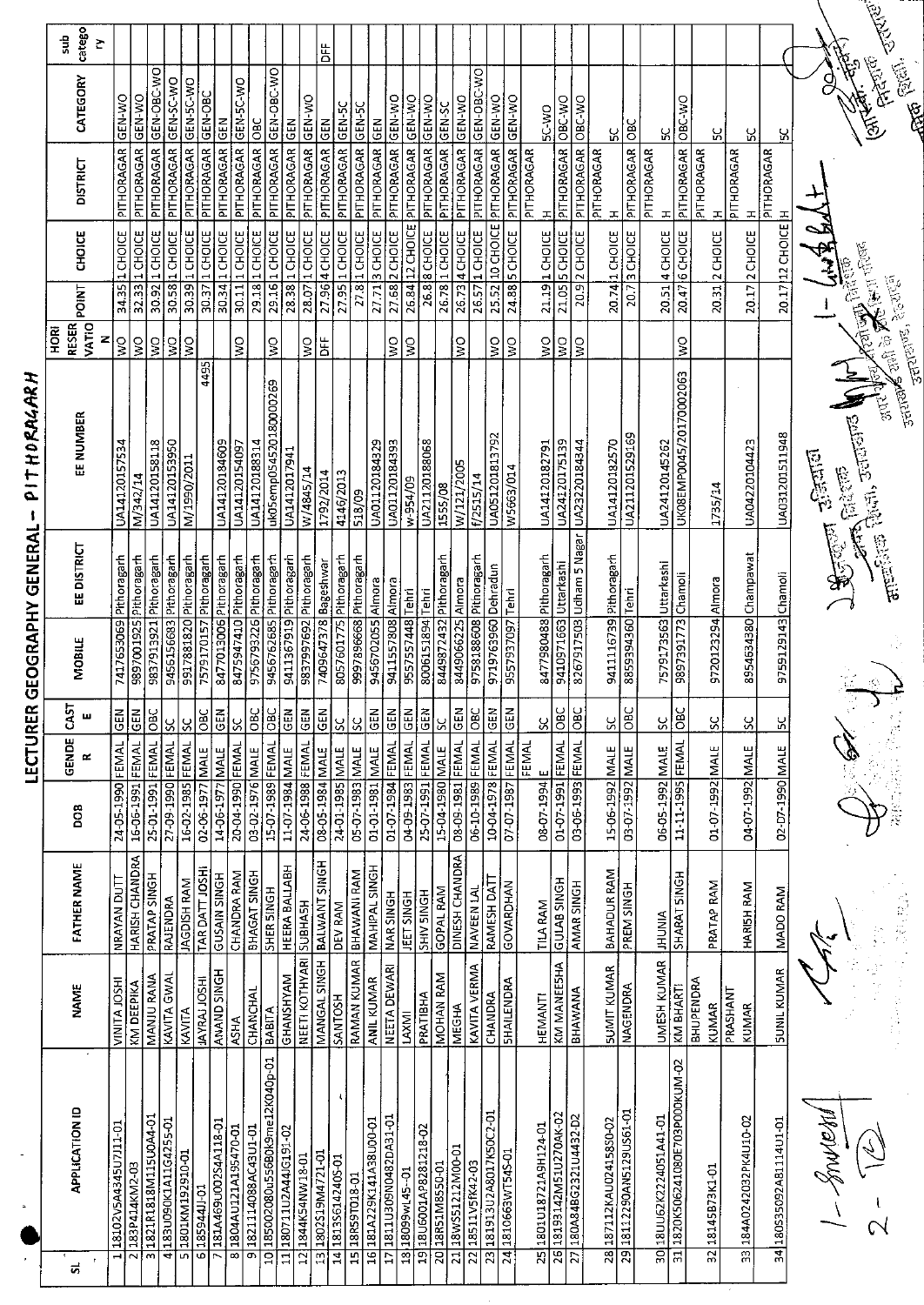|                          | catego<br>duz<br>Š     |                                                  | $\vec{0}$                                                                              | $\tilde{\mathbb{E}}$                                                         |  |
|--------------------------|------------------------|--------------------------------------------------|----------------------------------------------------------------------------------------|------------------------------------------------------------------------------|--|
|                          | CATEGORY               | SC WO<br>$OM-IS$                                 | <b>OW-25</b>                                                                           | 40/46                                                                        |  |
|                          | <b>DISTRICT</b>        | $P$ $THORAGAR$<br>PITHORAGAR<br>$\overline{1}$   | PITHORAGAR OBC-WO<br>20.07 1 CHOICE PITHORAGAR ST<br>PITHORAGAR<br>I                   | 16.212 CHOICE PITHORAGAR GEN<br><b>15.125</b><br><b>HARRY CO.</b>            |  |
|                          | <b>CHDICE</b>          | 20.11 2 CHOICE<br>20.16 1 CHOICE                 | 19.8 SHOICE<br>20.09 1 CHOICE                                                          | California<br>265.00                                                         |  |
|                          | RESER POINT            |                                                  |                                                                                        | $\frac{1}{2}$                                                                |  |
|                          | HORI<br>Z              | $\frac{1}{3}$<br>$\mathbf{S}$                    | wo.ol<br>ş                                                                             | $\frac{42}{7}$ w. 7<br>$\overline{\mathcal{Z}}$<br>$\tilde{\Xi}$<br><b>A</b> |  |
|                          | EE NUMBER              | UA141201510247<br>/1567/13                       | UKOSEMP0145/20180009273<br>UK141201810927<br>UA24120186848                             | ARIS SUNDER<br>l<br>$\overline{\mathbf{C}}$<br>$\frac{5}{6}$<br>70/2016      |  |
| <b>GEOGRAPHY GENERAL</b> | EE DISTRICT            | 8936943921 Pithoragarh<br>9411348011 Pithoragarh | 74SS060993 Pithoragarh<br>8958830365 Pithoragarh                                       | ာ<br>င                                                                       |  |
|                          | <b>MOBILE</b>          |                                                  | 96396425S8 Uttarkashi                                                                  | 9411130923 Nainital                                                          |  |
| LECTURER                 | GENDE CAST<br>$\omega$ | Š<br>5                                           | $rac{6}{1}$<br>$\frac{6}{5}$<br>5                                                      | <b>GEN</b>                                                                   |  |
|                          | $\simeq$               | <b>FEMAL</b>                                     | <b>FEMAL</b>                                                                           |                                                                              |  |
|                          | <b>DOB</b>             | 01-07-1994 FEMAL<br>13-03-1993 E                 | 11-05-1991 FEMAL<br>01-07-1994 MALE<br>08-02-1987 E                                    | 15-11-1964 MALE                                                              |  |
|                          | <b>FATHER NAME</b>     | BASANT SILWAL<br><b>JAMAN SINGH</b>              | <b>BHAGAT SINGH</b><br><b>GANESH RAM</b><br>ABAL SINGH                                 | RAGHUNANDAN MADAN MOHAN                                                      |  |
|                          | NAME                   | REKHA SILWAL<br><b>ARTI RAYPA</b>                | KHEEM SINGH<br><b>KM SUNITA</b><br>BIMLA                                               |                                                                              |  |
|                          | <b>APPLICATION ID</b>  | 35 1842SA2411UR010751-01<br>36 18A5R13176-01     | 38 1802K02K4SUSM900P017E0831-01<br>37 188 U91212104 K7018-01<br>1918804K186482U1S2A-01 | of murant<br>401806102RU7-01<br>$\frac{1}{2}$                                |  |
| ŀ۱                       | ั่ส<br>٢               |                                                  |                                                                                        |                                                                              |  |

**They**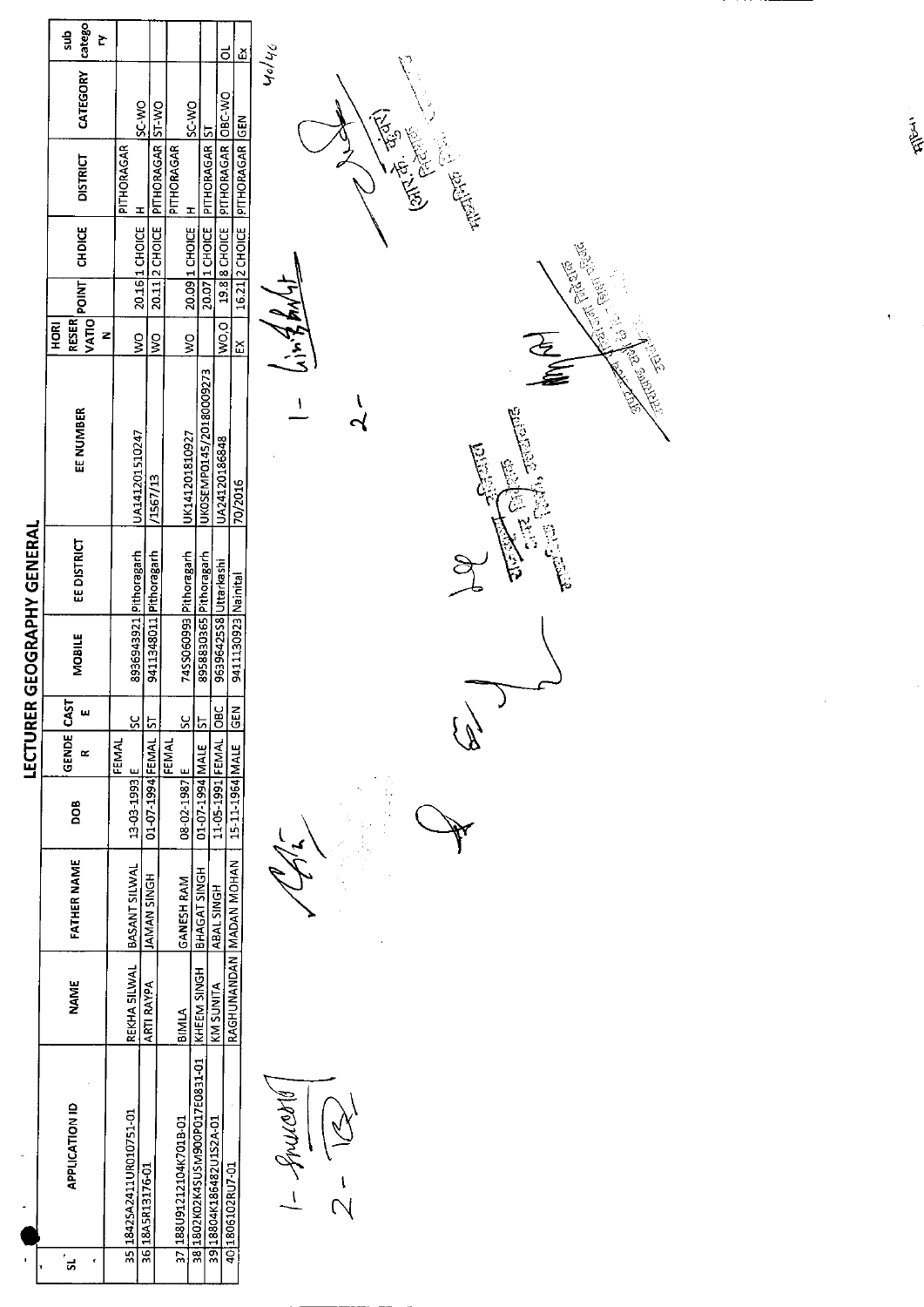|                             | catego<br>sub<br>Č                                                             |                        |                        |                         |                        |                        |                        |                                     |                                 |                                                                                         |
|-----------------------------|--------------------------------------------------------------------------------|------------------------|------------------------|-------------------------|------------------------|------------------------|------------------------|-------------------------------------|---------------------------------|-----------------------------------------------------------------------------------------|
|                             | CATEGORY                                                                       | <b>GEN</b>             |                        |                         |                        |                        | ပ္တ                    | SC-WO                               |                                 | e /e                                                                                    |
|                             | <b>DISTRICT</b>                                                                | <b>RUDRAPRAYA</b>      | RUDRAPRAYA GEN-WO      | RUDRAPRAYA GEN-SC       | <b>RUDRAPRAYA</b> GEN  | RUDRAPRAYA GEN-WO      | RUDRAPRAYA<br>$\circ$  | <b>RUDRAPRAYA</b><br>$\overline{a}$ | 21.993 CHOICE RUDRAPRAYA OBC-WO |                                                                                         |
|                             | <b>CHOICE</b>                                                                  | 33.64 1 CHOICE         | 33.23 1 CHOICE         | 32.83 1 CHOICE          | 32.58 1 CHOICE         | 31.65 1 CHOICE         | 30.65 1 CHOICE         | 22.06 1 CHOICE                      |                                 |                                                                                         |
|                             |                                                                                |                        |                        |                         |                        |                        |                        |                                     |                                 | ٠                                                                                       |
|                             | $ \text{vario} ^{\text{point}}$<br><b>RESER</b><br>$rac{R}{2}$<br>$\mathbf{z}$ |                        |                        |                         |                        | $\frac{1}{2}$          |                        | ş                                   | $\frac{8}{5}$                   |                                                                                         |
| RUDRA PRYAG                 | EE NUMBER                                                                      | UA19120157725          | 1476/14                | UA19120142533           | UA19120174409          | 1284/14                | UA19120184025          | UA19120181277                       | UA2412D181535                   | <b>CENTER PORTER</b><br>Calledge Library<br>Caria, <del>saranta</del> -<br><b>ACTES</b> |
| LECTURER GEOGRAPHY GENERAL- | <b>EE DISTRICT</b>                                                             | 9675881141 Rudraprayag | 8006887648 Rudraprayag | 9068160388 Rudraprayag  | 9719376382 Rudraprayag | 7535971599 Rudraprayag | 8126259606 Rudraprayag | 7060895807 Rudraprayag              |                                 |                                                                                         |
|                             | <b>MOBILE</b>                                                                  |                        |                        |                         |                        |                        |                        |                                     | 7579482371 Uttarkashi           |                                                                                         |
|                             | <b>CAST</b><br>ш                                                               | GEN                    | $\overline{65}$        |                         | <u>          </u><br>  | GEN                    | <u>୪</u>               | <u>ន</u>                            |                                 |                                                                                         |
|                             | GENDE<br>$\pmb{\propto}$                                                       |                        |                        |                         |                        |                        |                        | <b>FEMAL</b>                        |                                 |                                                                                         |
|                             | <b>BOO</b>                                                                     | 11-05-1990 MALE        | 07-05-1991 FEMAL       | 34Mpeet-E0-60           | 15-07-1988 MALE        | 11-08-1990 FEMAL       | 11-04-1984 MALE        | 01-05-1993 E                        | 21-06-1991 FEMAL OBC            |                                                                                         |
|                             | <b>FATHER NAME</b>                                                             | GANESH SINGH           | SURAT SINGH            | VRIJ LAL                | <b>HOMIS MAJAL</b>     | RAJENDRA SINGH         | <b>GIRDHARILAL</b>     | SHISHUPAL LAL                       | NATHI SINGH                     |                                                                                         |
|                             | <b>NAME</b>                                                                    | ANIL SINGH             | <b>NISHA</b>           | <b>MUKESH</b>           | <b>VINAY SINGH</b>     | <b>VINEETA</b>         | <b>GOPAL LAL</b>       | KM POONAM                           | BEENA                           |                                                                                         |
|                             | <b>APPLICATION ID</b><br>ŕ<br>ದ                                                | 1 180A2775U521911A-02  | 21867414N1-01          | 10-TEMTZYOE012521791-01 | 418S10A9V472149U01-01  | 51841V8214-01          | 6188L102U90A21G145-01  | 7 18112K108177U9A2-08               | 81845115A022318UB-010           | $\frac{1}{1600006}-1$                                                                   |
|                             |                                                                                |                        |                        |                         |                        |                        |                        |                                     |                                 |                                                                                         |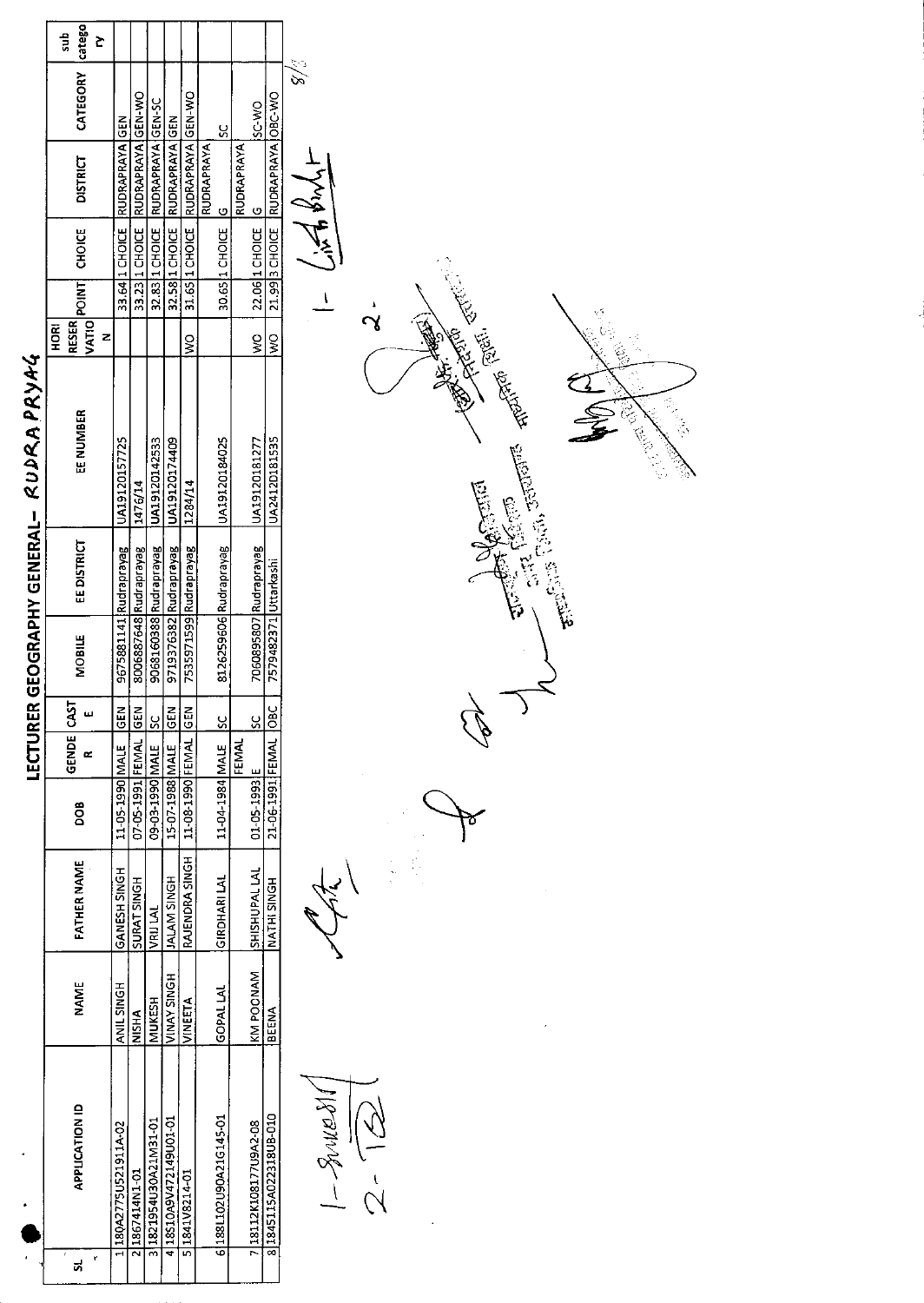1- frompt

DR.C.  $\mathscr{A}$ 

**Company of the State of the State of the State of the State of the State of the State of the State of the State** 

**Algebrary CONNACTOR** 

**COLLA**<br>Antio Both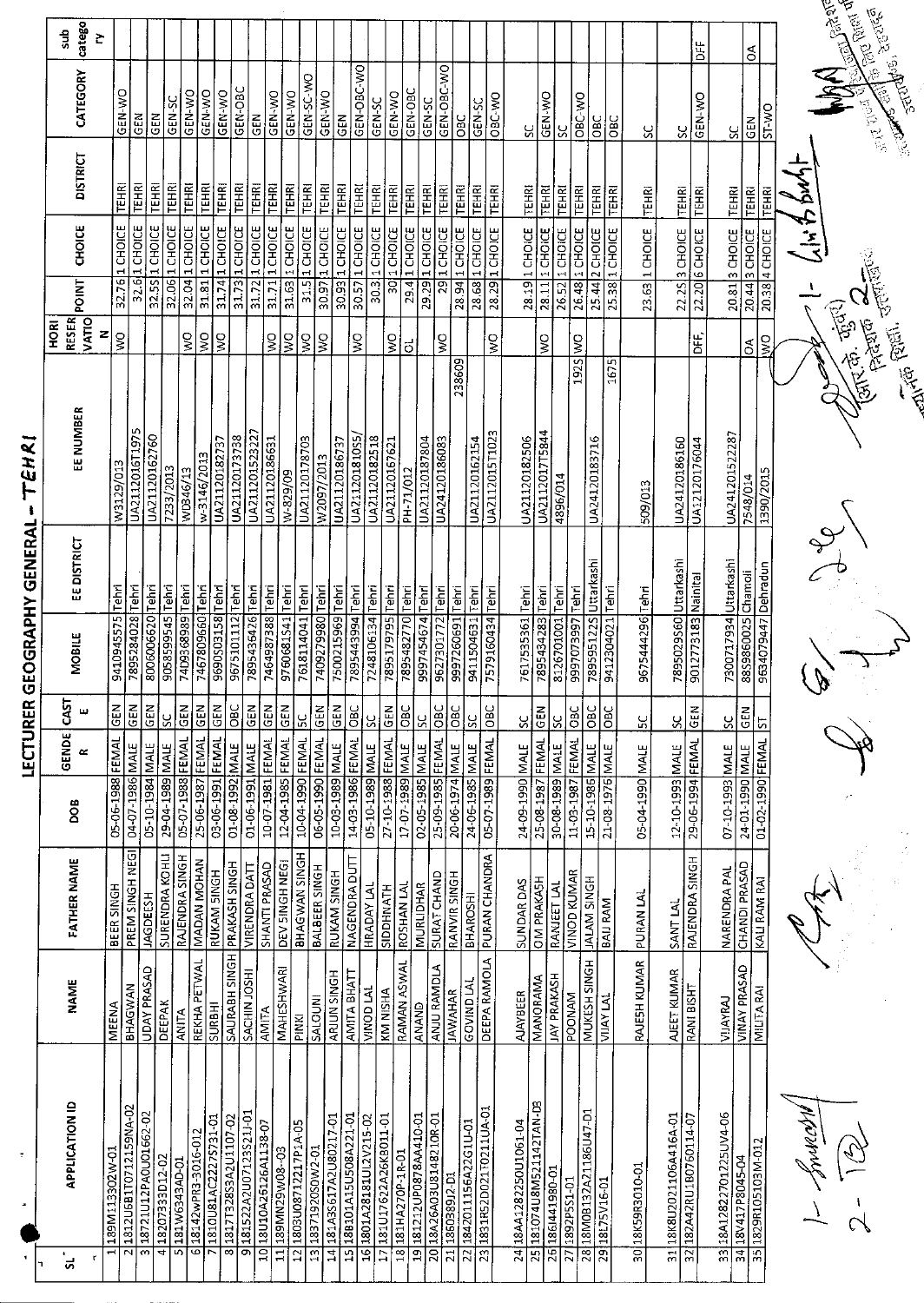| dus<br>č                   |                                                                                          |                                |                                                                                                                                                                                                                 |                                                                                                                                                                                                                                                                                                                                                                                                   |
|----------------------------|------------------------------------------------------------------------------------------|--------------------------------|-----------------------------------------------------------------------------------------------------------------------------------------------------------------------------------------------------------------|---------------------------------------------------------------------------------------------------------------------------------------------------------------------------------------------------------------------------------------------------------------------------------------------------------------------------------------------------------------------------------------------------|
| CATEGORY                   |                                                                                          |                                | SC-WO                                                                                                                                                                                                           | 38/38                                                                                                                                                                                                                                                                                                                                                                                             |
| <b>DISTRICT</b>            |                                                                                          |                                |                                                                                                                                                                                                                 |                                                                                                                                                                                                                                                                                                                                                                                                   |
| <b>CHOICE</b>              |                                                                                          |                                |                                                                                                                                                                                                                 | <b>THE STATE POSTER</b><br>$1 - 4\pi 88447$<br><b>Contraction</b>                                                                                                                                                                                                                                                                                                                                 |
| HORI                       |                                                                                          | $\geq$                         | $\frac{8}{1}$                                                                                                                                                                                                   | <b>BEC</b><br><b>Algebrary</b><br>$\mathbf{r}$<br>$\overline{\mathcal{C}}$                                                                                                                                                                                                                                                                                                                        |
| EE NUMBER                  |                                                                                          |                                |                                                                                                                                                                                                                 | Contractor<br><b>SOMED</b><br><b>CENT CREW</b><br><b>College Sections</b><br><b>ENS</b>                                                                                                                                                                                                                                                                                                           |
| EE DISTRICT                |                                                                                          |                                |                                                                                                                                                                                                                 |                                                                                                                                                                                                                                                                                                                                                                                                   |
| MOBILE                     |                                                                                          |                                |                                                                                                                                                                                                                 |                                                                                                                                                                                                                                                                                                                                                                                                   |
| w                          | $\overline{\text{sc}}$                                                                   |                                | $rac{c}{s}$                                                                                                                                                                                                     |                                                                                                                                                                                                                                                                                                                                                                                                   |
|                            |                                                                                          |                                |                                                                                                                                                                                                                 |                                                                                                                                                                                                                                                                                                                                                                                                   |
|                            |                                                                                          |                                |                                                                                                                                                                                                                 |                                                                                                                                                                                                                                                                                                                                                                                                   |
|                            | <b>SURENDRA</b><br>PRASAD                                                                |                                |                                                                                                                                                                                                                 | $\begin{array}{c} \frac{1}{2} \frac{1}{2} \frac{1}{2} \frac{1}{2} \frac{1}{2} \frac{1}{2} \frac{1}{2} \frac{1}{2} \frac{1}{2} \frac{1}{2} \frac{1}{2} \frac{1}{2} \frac{1}{2} \frac{1}{2} \frac{1}{2} \frac{1}{2} \frac{1}{2} \frac{1}{2} \frac{1}{2} \frac{1}{2} \frac{1}{2} \frac{1}{2} \frac{1}{2} \frac{1}{2} \frac{1}{2} \frac{1}{2} \frac{1}{2} \frac{1}{2} \frac{1}{2} \frac{1}{2} \frac{$ |
| <b>NAME</b>                | SARITA                                                                                   |                                | BILMA                                                                                                                                                                                                           |                                                                                                                                                                                                                                                                                                                                                                                                   |
| <b>APPLICATION ID</b><br>ť |                                                                                          |                                | 38 1871 U1A812090124B-01                                                                                                                                                                                        | $-$ Someon                                                                                                                                                                                                                                                                                                                                                                                        |
|                            | catego<br>RESER<br>VATIO<br>GENDE CAST<br>$\propto$<br>DOB<br><b>FATHER NAME</b><br>ડા - | z<br>7088022547 Pauri<br>FEMAL | OW JS<br>TEHRI<br>20.07 3 CHOICE<br>UA15220187805<br>26/2017<br>9557790331 Dehradun<br>51<br>03-07-1991 FEMAL<br>05-02-1991 E<br><b>HOMIS AJONE IDJN ATIMHSOS</b><br>36 18A08105825251U7-01<br>37 18S10226N7-01 | ST-WO<br>19.91 12 CHOICE TEHRI<br><b>TEHRI</b><br>19.95 3 CHOICE<br>UA141201810927<br>7579230221 Pithoragarh<br><b>FEMAL</b><br>08-02-1987 E<br>GANESH RAM                                                                                                                                                                                                                                        |

 $\sigma_{\rm{max}}$ 

 $\frac{1}{2}$ 

 $\label{eq:2.1} \frac{1}{\sqrt{2}}\int_{0}^{\infty}\frac{d\mu}{\sqrt{2}}\,d\mu\,d\mu\,.$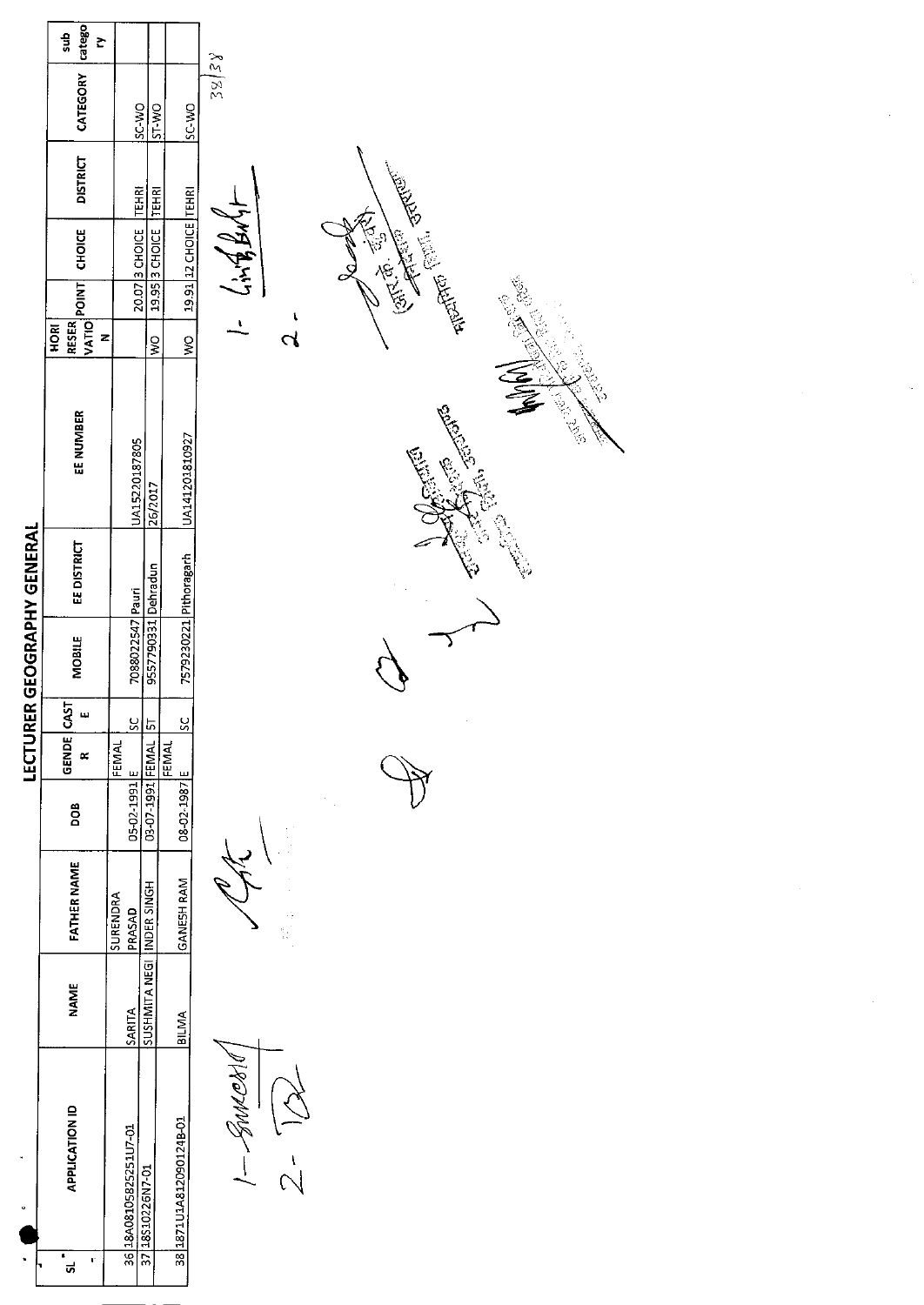|                                        | catego<br>duz<br>Š                                    |                                                                  | 2/2                                                                                                                                                                                     |
|----------------------------------------|-------------------------------------------------------|------------------------------------------------------------------|-----------------------------------------------------------------------------------------------------------------------------------------------------------------------------------------|
|                                        | CATEGORY                                              | GEN-OBC-WO<br>GEN-WO                                             |                                                                                                                                                                                         |
|                                        | <b>DISTRICT</b>                                       | 32.25 1 CHOICE US NAGAR<br>31.82 1 CHOICE US NAGAR               |                                                                                                                                                                                         |
|                                        | CHOICE                                                |                                                                  | 42841<br>$\frac{1}{2}$                                                                                                                                                                  |
|                                        |                                                       |                                                                  | ı<br>$\mathbf{r}$                                                                                                                                                                       |
|                                        | $ \text{varic} ^{\text{point}}$<br>RESER<br>HORI<br>z | $rac{1}{2}$<br>$\frac{1}{2}$                                     | <b>1977. 25. 69. 198.</b><br><b>The Country of the American State</b><br>તે                                                                                                             |
| LECTURER GEOGRAPHY GENERAL - U-S-NA4AR | EE NUMBER                                             | UA23120182206<br>8006877733 Udham S Nagar UA23220174040          | <b>Communication Communication</b><br>A TRIVER REVIEWS<br><b>Collage School School</b><br><b>CONSTRUCTION AND RESPECTABLE PROPERTY</b><br>The Chain Jerry of<br><b>REFERENCE STATES</b> |
|                                        | EE DISTRICT                                           |                                                                  |                                                                                                                                                                                         |
|                                        |                                                       |                                                                  |                                                                                                                                                                                         |
|                                        | MOBILE                                                | 9690643992 Udham S Nagar                                         |                                                                                                                                                                                         |
|                                        | GENDE CAST<br>ш                                       |                                                                  | P.                                                                                                                                                                                      |
|                                        | $\approx$                                             |                                                                  |                                                                                                                                                                                         |
|                                        | <b>BOO</b>                                            | 20-06-1987 FEMAL OBC<br>21-08-1983 FEMAL GEN<br>20-06-1987 FEMAL |                                                                                                                                                                                         |
|                                        | <b>FATHER NAME</b>                                    | <b>SUBHASH</b><br>SHAKEEL                                        |                                                                                                                                                                                         |
|                                        | <b>NAME</b>                                           | <b>NISHA</b><br>RAHIL                                            |                                                                                                                                                                                         |
|                                        | <b>APPLICATION ID</b><br>ł<br>ŧ<br>ದ                  | 21813C207024U0N2A4-02<br>1 18128002AUR36212-02                   | Magny<br>$\frac{1}{\sqrt{2}}$                                                                                                                                                           |

Ŷ,

 $\bullet$ 

 $\frac{1}{2} \frac{1}{2} \frac{1}{2} \frac{1}{2}$